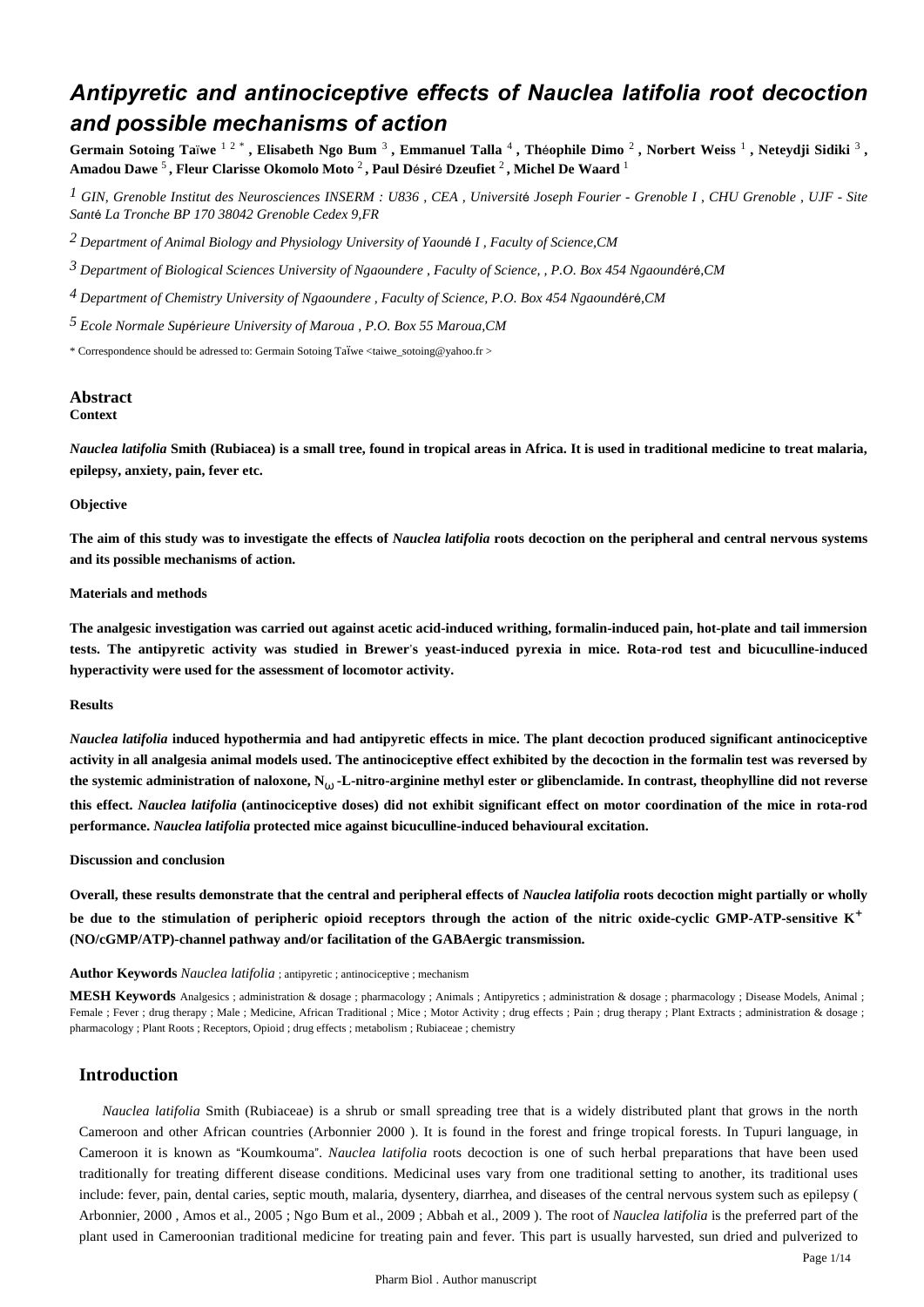obtain powder. About 100 g of the powdered material is macerated in 500 ml of water and boiled. The decoction obtained is administered orally at the dose rage of 80–160 mg/kg.

The aqueous extract of leaves of the plant has been used as a remedy for diabetes in northern Nigeria (Gidado et al., 2005). The plant also has been reported to have antihypertensive and laxative activities (Akpanabiantu et al., 2005 ). Previous works have shown that the aqueous extract of the bark of *Nauclea latifolia* (freeze-dried extract) attenuated writhing episodes induced by acetic acid and increased the threshold for pain perception in the hot plate test in mice. The extract remarkably decreased both the acute and delayed phases of formaline-induced pain in rats and also caused a significant reduction in both yeast-induced pyrexia and egg albumin-induced edema in rats (Abbah et al., 2009 ). In the course of pharmacological studies, anticonvulsant, anxiolytic and sedative properties of *Nauclea latifolia*  roots decoction (Ngo Bum et al., 2009 ) have already been reported from this laboratory. Phytochemical investigations of the bark and wood of *Nauclea latifolia* have reported the presence of naucleamides A–E, new monoterpene indole alkaloids from *Nauclea latifolia* ( Shigemori et al., 2002 ). Unfortunately, none of these compounds have been tested for their pharmacological activities.

The present study was therefore carried out to confirm the veracity of the aforementioned traditional claims of *Nauclea latifolia* roots decoction usefulness. Thus, we investigated the effects of *Nauclea latifolia* roots decoction on the peripheral and central nervous systems by using several experimental models of fever and pain in mice. To examine the possible mechanisms of the decoction in the antinociception effects, we used naloxone (a non-selective opioid receptor antagonist), theophylline (a non selective adenosine receptor antagonist), glibenclamide (an ATP-sensitive K<sup>+</sup> channel inhibitor) and N<sub> $\omega$ </sub>-L-nitro-arginine methyl ester (L-NAME, a NO synthase inhibitor). Preliminary acute toxicity and phytochemical tests were also carried out to evaluate the secondary metabolites present and the safety of this widely used plant.

#### **Materials and methods**

#### **Plant material**

The roots of *Nauclea latifolia* used in this study were collected in the dry season (March 2008) from the National Park of Benoué (North-Cameroon). Botanical identification was performed at the National Herbarium, Yaounde. Voucher herbarium specimen No 20144/SRF/Cam has been deposited at the Yaoundé herbarium.

#### **Preparation of the extracts**

The bark of dried roots of *Nauclea latifolia* was ground. The powder (1 000 g) was macerated in 5 000 ml of distilled water for 1 h. This mixture was boiled for 20 min. After it cooled, the supernatant (decoction) was collected and filtered with Whatman No. 1 filter paper. After filtration, water was evaporated in a drying oven at 45°C and 81 g of a dark brown solid was obtained. The yield of the extraction was 8.1%. The plant extracts (8 g) were dissolved in 250 ml of distilled water. This was the stock solution for the pharmacological tests. The decoction, prepared 30 min to 1 h before its administration in mice, was administered orally (p.o.) 1 h before the pharmacological test. The following doses were used: 16, 40, 80, 160, and 320 mg/kg. Other doses were prepared and administered either orally or intraperitoneally in acute toxicity study. For each other dose used, we calculated the volume to be follows:

$$
V(ml) = \frac{D(g/kg) \times P(kg)}{C(g/ml)}
$$

Where D is dose used (g/kg body weight), P is body weight (kg), C is concentration of the extract (g/ml) and V is volume of extract (ml).

### **Drugs and chemicals**

Acetylsalicylic acid (Aspirin®, Laboratoires 3M, France), glibenclamide (Doanil®, was from Sanofi-Avensis, Guildford, UK), formaline (BDH, Pool, England whilst), theophylline (Xanthium®, SMB, France), morphine sulphate, naloxone hydrochloride,  $N_{(1)}$ -L-nitro-arginine methyl ester, brewer's yeast (Arkopharma, Carros, France), acetic acid, bicuculline (Sigma Aldrich Inc., St Louis, MO, USA), indomethacin (Indocid®, MerckSharp-DolmeChibret, France) and diazepam (Valium®, was from Roche, France). Chemicals were prepared in the form of suspensions using a few drops of Tween 80 and diluted with distilled water. All treatments were administered in a volume of 10 ml/kg mice body weight.

#### **Animals**

Adult male and female mice (*Mus musculus* Swiss; 20–25 g) were used throughout these studies. The animals were housed in standard cages at 25°C on a 12 h light-dark cycle. They were supplied with food and water *ad libitum* . The experiments were carried out in accordance with the National Ethical Committee Guidelines (reg N°. FWA-IRB00001954) and International (EEC Council Directive 86/609, OJ L 358, 1, Dec. 12, 1987; Guide for the Care and Use of Laboratory Animals, U.S. National Research Council, 1996) for the care and used of laboratory animals. All efforts were made to minimize both the suffering and number of animal used.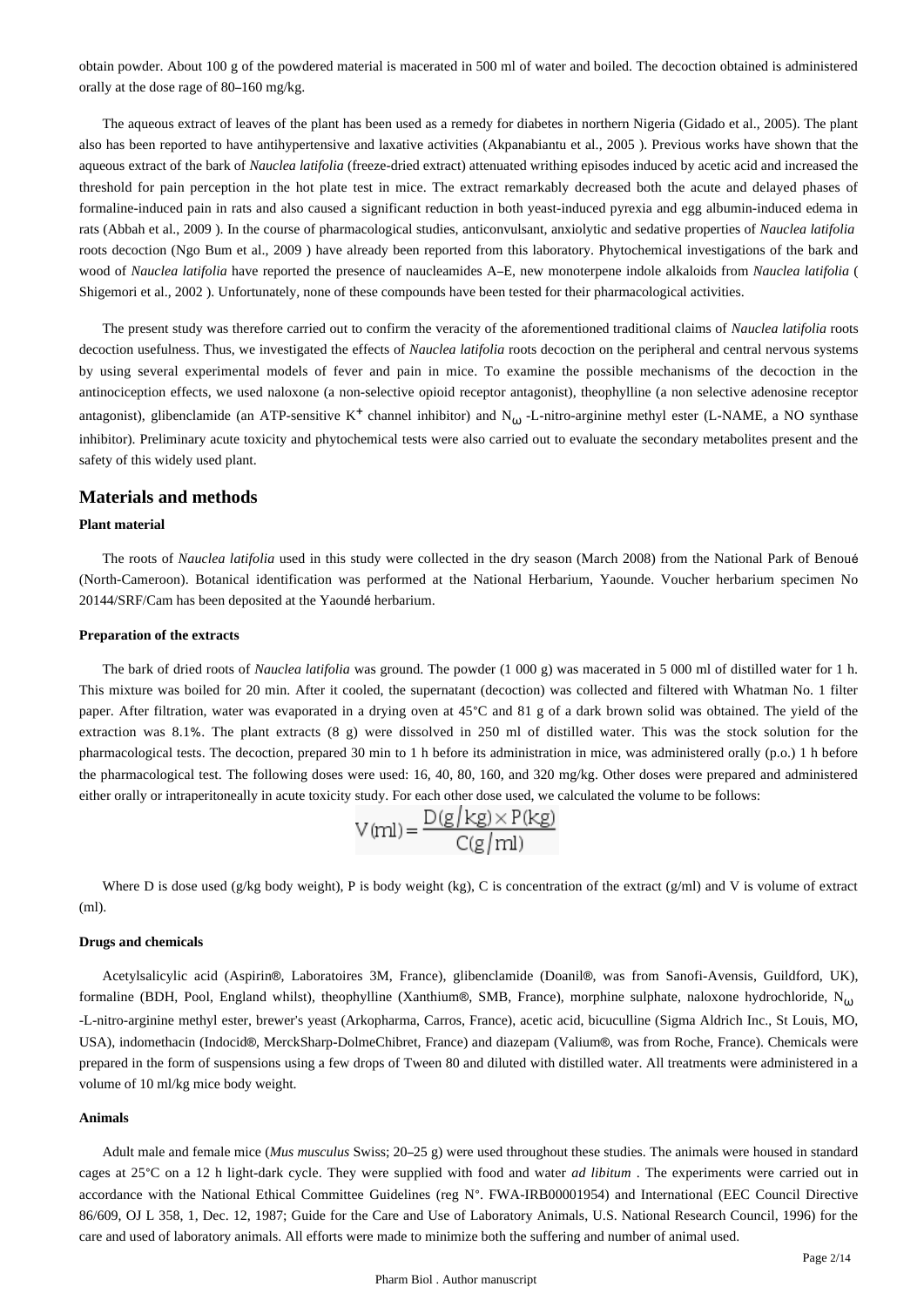#### **Preliminary phytochemical test**

Preliminary phytochemical properties of the decoction of the roots of *Nauclea latifolia* were tested using the following chemicals and reagents: flavonoids (NaCl and HCl), alkaloids with Mayer and Dragendoff's reagents, saponins (frothingtest), tannins (FeCl<sub>3</sub>), glycosides (NaCl<sub>3</sub> and Fehling's solution A and B), cardiac glycosides (Salkowski test), anthraquinones (Borntrager's reaction), phenols (FeCl<sub>3</sub> and K<sub>3</sub> Fe(CN)), and lipids (filter paper) (Trease & Evans, 1983 ).

#### **Acute toxicity studies**

Mice of either sex were divided in groups of 10 animals. All animals had free access to tap water and food, except for short fasting period before oral administration of single doses of the decoction of the roots of *Nauclea latifolia* . The extract was administered by gavage at the doses of 1000, 2000, 4000, 8000, 10 000, 12 000 and 14 000 mg/kg or by the intraperitoneal route at the doses of 100, 250, 500, 1000, 2000, 4000 and 8000 mg/kg. The general behavior of mice was observed continuously for 1 h after the treatment and then intermittently for 4 h, and thereafter over a period of 24 h (Twaij et al., 1983). The mice were further observed for up to 14 days following treatment for any signs of toxicity and deaths, and the latency of death. Any adverse effects, such as hypoactivity, piloerection, salivation, and syncope, were evaluated immediately after administration of *Nauclea latifolia* extract. Also, anorexia and weight loss were observed and noted. The  $LD_{50}$  value was determined according to the method of Litchfield and Wilcoxon (1949). Confirmatory test was carried out and the LD<sub>50</sub> was calculated from the graph of percentage (%) of mortality (converted to probit) against log-dose of the extract.

# **Antipyretic activity**

## *Body temperature*

Four groups of mice received orally various doses of the *Nauclea latifolia* roots decoction (16, 40, 80 and 160 mg/kg, p.o.) and one group received distilled water. Rectal temperature was recorded with an electronic thermometer at predetermined times in groups of mice before and after (0, 0.5, 1, 2, 3 and 24 h) the administration of either distilled water or *Nauclea latifolia* decoction. Pre-drug recording served as the reference point for the determination of the temperature change (Pal & Nag, 1999).

#### *Antipyretic test*

An initial rectal temperature was recorded by insertion of an electronic thermometer 2 cm deep into the rectum. This was recorded again 30 min after and an average taken. Fifteen percent suspension of Brewer's yeast in 0.9% saline solution was prepared. Pyrexia was induced by injecting 20 mg/kg of Brewer's yeast suspension subcutaneously in the back behind the nurque of the neck. Following the injection, the site was massaged in order to spread the suspension beneath the skin. The room temperature was kept at 30°C. The animals were starved for 18 h but water made available *ad libitum* . The rectal temperature measurement was done again 18 h post-injection to record its rise. Only mice with body temperatures greater than 36.5°C were taken into the test. The animals received the *Nauclea latifolia*  decoction (16, 40, 80 and 160 mg/kg, p.o.) and standard drug (acetylsalicylic acid 150 mg/kg, p.o.) orally and the measurements were taken 0.5–6 h post-dosing (Brune & Alpermenn, 1983 ).

#### **Antinociceptive activity**

# *Acetic acid-induced abdominal constriction*

The plant decoction (16, 40, 80 and 160 mg/kg, p.o.), acetylsalicylic acid (150 mg/kg, p.o.), morphine (5 mg/kg, s.c.), naloxone + *Nauclea latifolia* decoction (1 mg/kg, i.p. + 160 mg/kg, p.o.) and distilled water (p.o.) were administered 1 h prior to acetic acid treatment. One hour after oral administration of these substances, each animal was injected intraperitoneally with 0.6% acetic acid in a volume of 10 ml/kg body weight. After acetic acid injection, the number of stretching or writing responses per animal was recorded during a subsequent 30 min after a latency period of 5 min and permitted to express the percentage of inhibition (Asongalem et al., 2004 ).

#### *Formaline-induced nociception*

The formalin test was carried out as described by Hunskaar and Hole (1987) and few modification. The negative control was treated with distilled water. The positive control received indomethacin (10 mg/kg, p.o.) and morphine (5 mg/kg, s.c.) two reference analgesic compound. Four groups of mice were treated with the extract of plant (16, 40, 80 and 160 mg/kg, p.o.). Pain was induced by injecting 0.05 ml of 2.5% formalin (40% formaldehyde) in distilled water in the subplantar of the right hindpaw. Mice were given *Nauclea latifolia*  decoction (16, 40, 80, 160 mg/kg, p.o.), indomethacin (10 mg/kg), morphine (5 mg/kg, s.c.), and distilled water (p.o.) 1 h after injecting formalin. These mice were individually placed in a transparent Plexiglas cage  $(15 \times 15 \times 15 \text{ cm})$  observation chamber. The amount of time spent licking and biting the injected paw was indicative of pain and was recorded in 0–5 min (first phase) and 15–30 min (second phase). The four other groups were pre-treated with: naloxone (2 mg/kg, i.p.), theophylline (5 mg/kg, i.p.), glibenclamide (8 mg/kg, p.o.) and  $N_{(1)}$ -L-nitro-arginine methyl ester (L-NAME, 10 mg/kg, i.p.). After 15 min (pre-treatment with naloxone, theophylline and glibenclamide) and 30 min (pre-treatment with L-NAME), the mice received the *Nauclea latifolia* decoction at the dose of 160 mg/kg. The nociceptive response to the formalin intraplantar injection was recorded 1 h after administration of extract.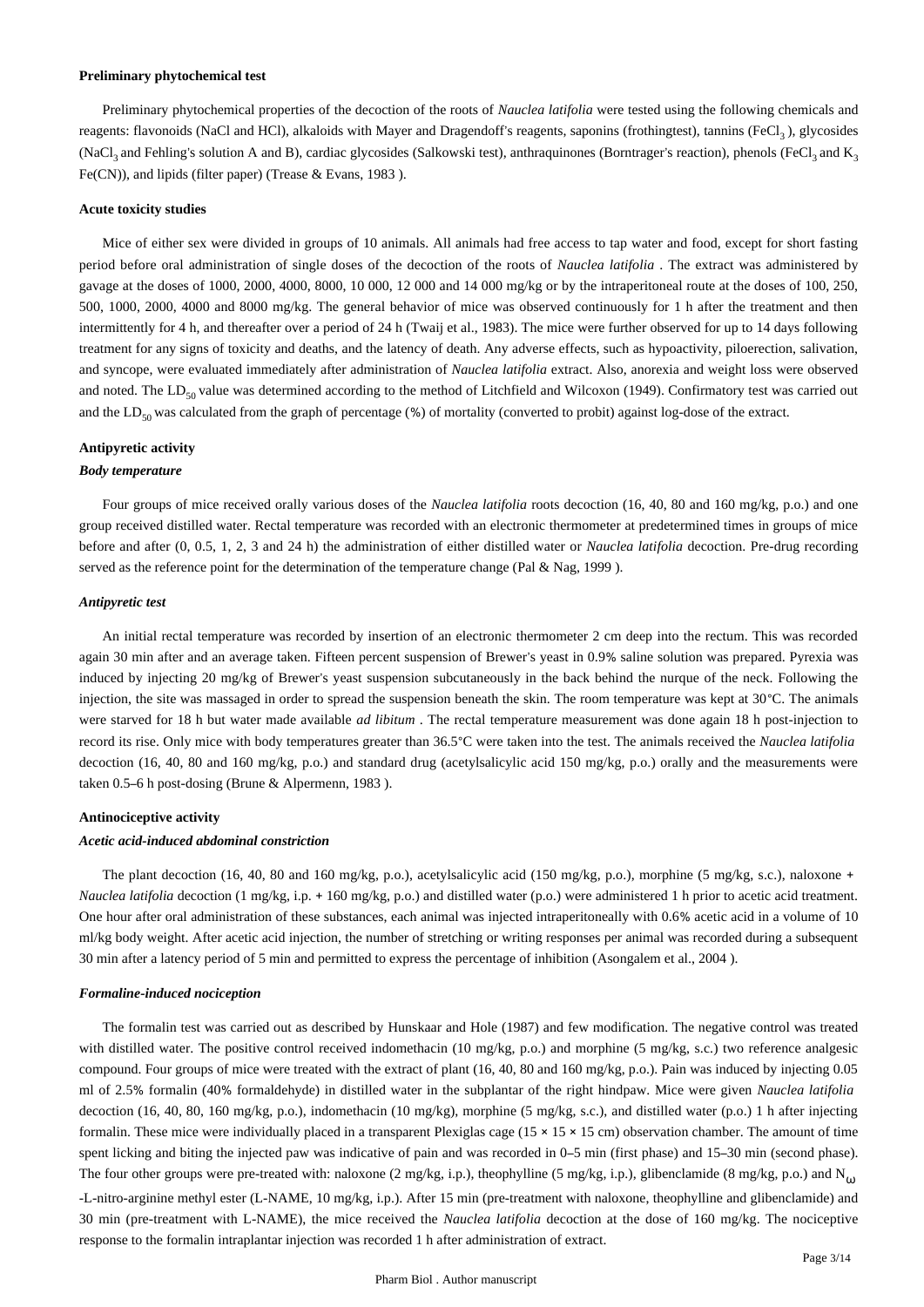#### *Hot plate*

The apparatus consisted of a water bath in which was placed, a metallic cylinder (diameter 14 cm and 10 cm high). Water bath temperature was set at 55 ± 0.5°C (Lanhers et al. 1991 ). Each mouse (six per group) acted as its own control. Prior to treatment, the reaction time of each mouse (liking of the forepaws or jumping response) was done 0 and 10 min interval. The average of the two readings was obtained as the initial reaction time. The reaction time following the administration of the decoction (16, 40, 80 and 160 mg/kg, p.o.), acetylsalicylic acid (150 mg/kg, p.o.), morphine (5 mg/kg, s.c.), naloxone + *Nauclea latifolia* decoction (1 mg/kg, i.p. + 160 mg/kg, p.o.) and distilled water (p.o.), was measured at 0.5, 1, 2, 3, 4, 5 and 6 h after a latency period of 30 min (Asongalem et al., 2004 ).

#### *Tail immersion*

The tail immersion test was carried out according to the method described by Viswanatha et al. (2006) . This involved immersing extreme 3 cm of the mice's tail in water bath containing water at a temperature of  $55 \pm 0.5^{\circ}$ C. Within a few second, the mice reacted by withdrawing the tail. The reaction time was recorded with a stopwatch. The mice treated with *Nauclea latifolia* decoction (16, 40, 80 and 160 mg/kg, p.o.), naloxone + *Nauclea latifolia* decoction (1 mg/kg, i.p. + 160 mg/kg, p.o.), a standard drugs, acetylsalicylic acid (150 mg/kg, p.o.), morphine (5 mg/kg, s.c.) and distilled water (p.o.). The reaction time of mice was taken at intervals 15, 30 and 60 min after a latency period of 1 h following the administration of the decoction and drugs.

#### **Studies of motor coordination (rota-rod test)**

Motor performance was assessed as previously report (Pieretti et al., 1999 ) with a rota-rod apparatus, consisting of a bar with a diameter of 3.0 cm, subdivided into five compartments by a disk of 24 cm in a diameter. The bar rotated at a constant speed of 16 revolutions per min. A preliminary selection of mice was made on the day of experiment excluding those that did not remain on the rota-rod bar for two consecutive periods on 45 s each. The integrity of motor coordination was assessed on the basis of the number of falls from the rota-rod in 180 s. Selected animals were tested immediately at 0, 30, 60, 90 and 120 min after administration of *Nauclea latifolia*  decoction (16, 40, 80, 160 and 320 mg/kg, p.o.), diazepam (1 mg/kg, i.p.) or distilled water (10 ml/kg, p.o.).

#### **Antagonism to bicuculline-induced behavioural excitation**

The method has been described previously (Ngo Bum et al., 2001). In brief, mice were injected i.p. with bicuculline 2 mg/kg, 1 h after the oral administration of *Nauclea latifolia* roots decoction (16, 40, 80 and 160 mg/kg, p.o.), diazepam (3 mg/kg, i.p.) and distilled water (p.o.). They were placed on by one in the center of the open field. The open field used was a wooden square box (40 cm × 40 cm × 45 cm) was devised into 16 smaller squares of equal dimensions (10 cm × 10 cm). Mice were observed 1 h. rearing, grooming, immobility and sedation times were recorded. The number of crossing has been counted.

#### **Statistical analysis**

Data were expressed as mean ± S.E.M. per group. Statistical differences between control and treated groups were tested by two-way repeated measures analysis of variance (ANOVA), followed by Tukey's *post hoc* test. The differences were considered significant at P< 0.05. The statistical package used for the analysis was XL Stat 2009.

# **Results**

#### **Preliminary phytochemical test**

Our phytochemical studies indicate that decoction of the roots of *Nauclea latifolia* contain flavonoids, phenols, anthraquinones, tannins, glycosides, cardiac glycosids, alkaloids and saponins. Bufadienolids and lipids were found absent (Ngo Bum et al., 2009 ).

#### **Acute toxicity studies**

There were no deaths or any signs of toxicity observed after oral administration of single doses of the decoction of the roots of *Nauclea latifolia* at any dose level up to the highest dose tested (14 000 mg/kg). *Nauclea latifolia* decoction did not produce significant change in behaviour, breathing, cutaneous effects, sensory nervous system responses and gastrointestinal effects in male and female mice. These results showed that, at single dose, there are no adverse effects of *Nauclea latifolia* decoction. These data indicate that the medium lethal dose (LD<sub>50</sub>) should be higher than 14 000 mg/kg for male and female mice. In contrast, the mortality rate, as well as the acute toxicity, of the intraperitoneally administrated *Nauclea latifolia* decoction increased progressively with increasing doses. The mortality rate of 0% at a dose of 100 mg/kg gradually rose to 100% at 8000 mg/kg, the highest dose studied. The no-observed-adverse-effect level for the intraperitoneal dose was 500 mg/kg, while the lowest-observed-effects level was 750 mg/kg (Alexeeff et al., 2002 ). Some adverse effects, such as hypoactivity and salivation, were seen immediately after intraperitoneal injection, while others (e.g. anorexia and weight loss) were observed later, and were more pronounced at the highest doses and persisted until death (Table 2). The acute intraperitoneal toxicity (LD<sub>50</sub>) of the decoction of the roots of *Nauclea latifolia* in mice was 2197.85 mg/kg.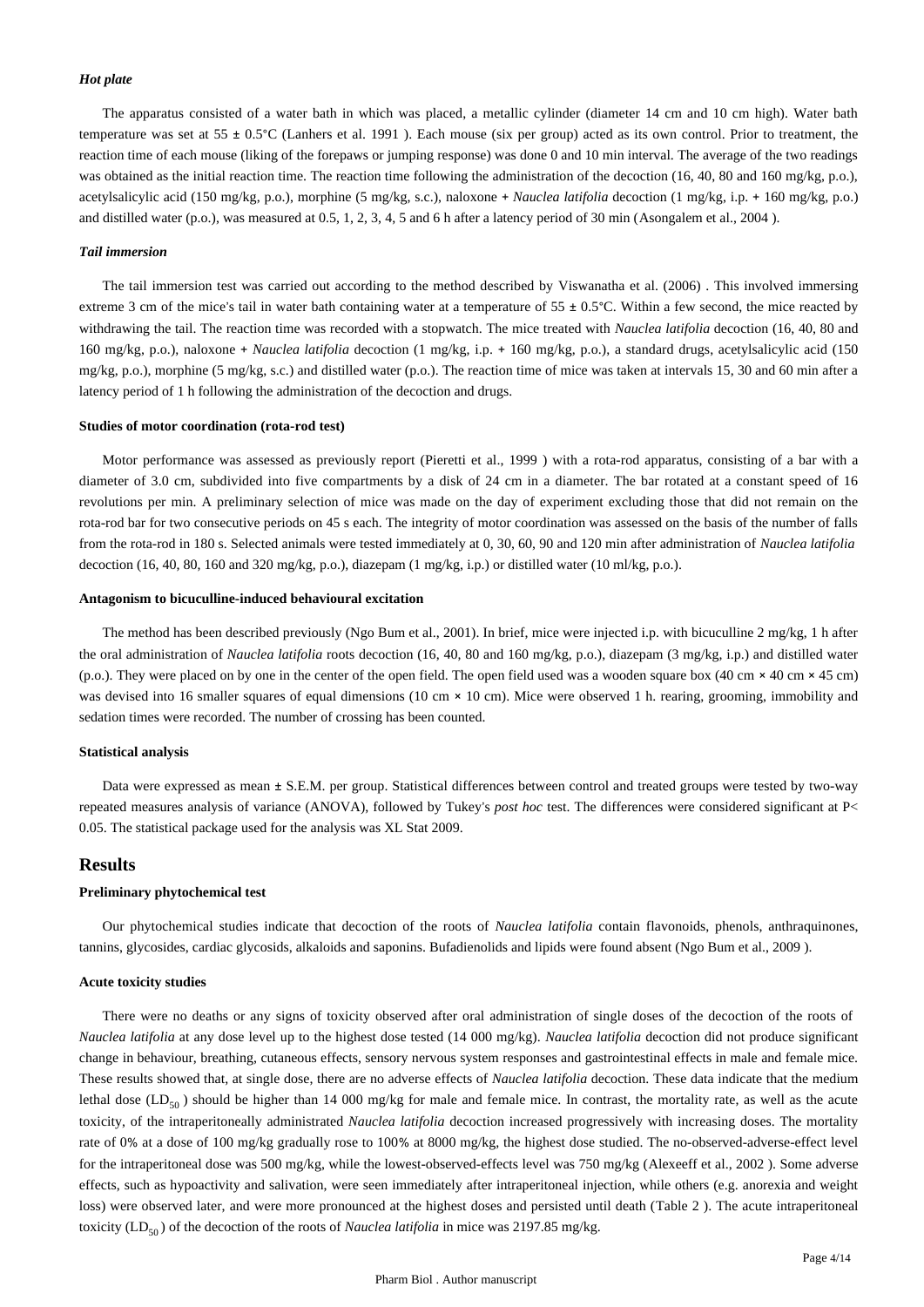# **Antipyretic activity**

#### *Body temperature*

Administration of *Nauclea latifolia* decoction produces an alteration of body temperature in mice. In control group, no significant variations of rectal temperature were detected. Pretreatment with *Nauclea latifolia* decoction at the doses of 80 and 160 mg/kg produced a significant fall of body temperature at 1 h [F(4,23) = 19.76, P<0.01], 2 h [F(4,23) = 62.8, P<0.01], and 3 h [F(4,23) = 14.2, P<0.01], after treatment of animals. At 1 h and 2 h time intervals, the hypothermic effect was significant only at doses of 40, 80 and 160 mg/kg. At 3 h, hypothermia was observed with all doses of *Nauclea latifolia* decoction. The body temperature returned toward basal values after 24 h ( Table 3 ).

# *Antipyretic test*

The data revealed that 160 mg/kg of *Nauclea latifolia* decoction caused a significant reduction [F(5,28) = 21.71, P<0.05] of body temperature up to 1 h after administration. However, the effect increases very significantly for 40, 80 and 160 mg/kg *Nauclea latifolia*  decoction until the 3rd h after administration. Acetylsalicylic acid and 160 mg/kg of the extract reduced the fever after 1 h by 0.8 and 0.5°C respectively. Whereas the plant showed effective antipyretic activity 2 h post dosing at 16, 40 and 80 mg/kg, all doses of the decoction of the roots of *Nauclea latifolia* effectively reduced the fever within 6 h. The antipyretic effect was compared with that of standard acetylsalicylic acid (Table 4 ).

# **Nociceptive activity**

#### *Acetic acid induced abdominal constriction*

Table 5 present the pain behavior of writhing response, which was presented as cumulative abdominal stretching response. The protective effect of *Nauclea latifolia* decoction was dose-dependent with 27.3% [F(7,38) = 124.5, P<0.05] reduction observed for 16 mg/kg and 40.8% [F(7,38) = 124.5, P<0.05] seen for 40 mg/kg. The protection offered by 160 mg/kg, 61.7% [F(7,38) = 124.5, P<0.001] was comparable to that of morphine (a centrally acting analgesic),  $66.2\%$  [F(7,38) = 124.5, P<0.001]. Acetylsalicylic acid had only 54.3% [  $F(7,38) = 124.5$ , P<0.01] inhibition. Naloxone (1 mg/kg, i.p., a non-selective opioid receptor antagonist) significantly reversed (from 61.7 % to 19.6%) the antinociceptive effect of *Nauclea latifolia* decoction. Pretreatment with naloxone did not block effectively the protective actions of the extract.

#### *Formalin-induced nociception*

Formalin administration produced a typical pattern of flinching and licking behavior. Treating the mice with *Nauclea latifolia*  decoction produced a marked and dose-related inhibition of formalin-induced biphasic pain responses in mice. The analgesic effect of this extract at the dose of 160 mg/kg occurred predominantly during the early  $[F(6,33) = 227.2, P<0.01]$  and late  $[F(6,33) = 239, P<0.001]$ phases. The positive control drug, morphine (5 mg/kg), significantly attenuated both the neurogenic  $[F(6,33) = 227.2, P<0.001]$  and the inflammatory  $[F(6,33) = 239, P<0.001]$  pain phase, whereas indomethacin (10 mg/kg) was efficient in late phase (67.1% inhibition). Pre-treatment of mice with naloxone (2 mg/kg, i.p.), a non selective opioid receptor antagonist, completely and significantly reversed the antinociceptive effect of *Nauclea latifolia* decoction (160 mg/kg) in both phases of formalin test. Systemic pre-treatment of mice with L-NAME, a NO synthase inhibitor (10 mg/kg, i.p.), also prevented the antinociception produced by the oral administration of *Nauclea latifolia* decoction (160 mg/kg) in the formaline test. Pre-treatment of mice with an ATP-sensitive  $K^+$  channel inhibitor, glibenclamide (8) mg/kg, p.o.), significantly prevented the antinociceptive effect induced by the oral administration of *Nauclea latifolia* decoction (160 mg/kg) in both phases of formalin test. The adenosine antagonist theophylline (5 mg/kg) however did not have any significant effect of the antinociceptive effect of *Nauclea latifolia* decoction in both phases of formalin test (Table 6 ).

# *Tail immersion*

As shown in Table 7 , all doses of *Nauclea latifolia* decoction, 30 and 60 min after administration cause an increased in tail withdrawal latency. There was a significant reduction of pain sensation induced by tail immersion in warm water. *Nauclea latifolia* decoction at 160 mg/kg produced a significant increase in the withdrawal latencies of the tail as depicted in the time-course curve  $[F(7,38) = 52.7, P<0.001]$ . The effect was dose-dependent. At 60 min, *Nauclea latifolia* increased the withdrawal latency by 8.0 ± 0.3 min, (83.3%). Similarly, morphine (5 mg/kg) produced a significant anti-nociceptive effect by increasing the withdrawal latencies of animals  $[F(7,38) = 52.7$ , P<0.001] by an average of 8.1 ± 0.5 min, (98.2%). Acetylsalicylic acid had not effect on this test. The anti-nociceptive activities of *Nauclea latifolia* decoction was not effectively blocked by naloxone.

#### *Hot plate*

Data indicate that the mean reaction time was highest 1 h after administration of the decoction with all doses used compared to those at 0 and 0.5 h. This reaction was somewhat dose-dependent. Augmentation in reaction time reached 56.1  $\pm$  3.9 min, (230.5%) [F(7, 38) = 94.21, P<0.0001] with 160 mg/kg at 3 h. Pretreatment with naloxone did not effectively reduce the antinociceptive potential of the extract.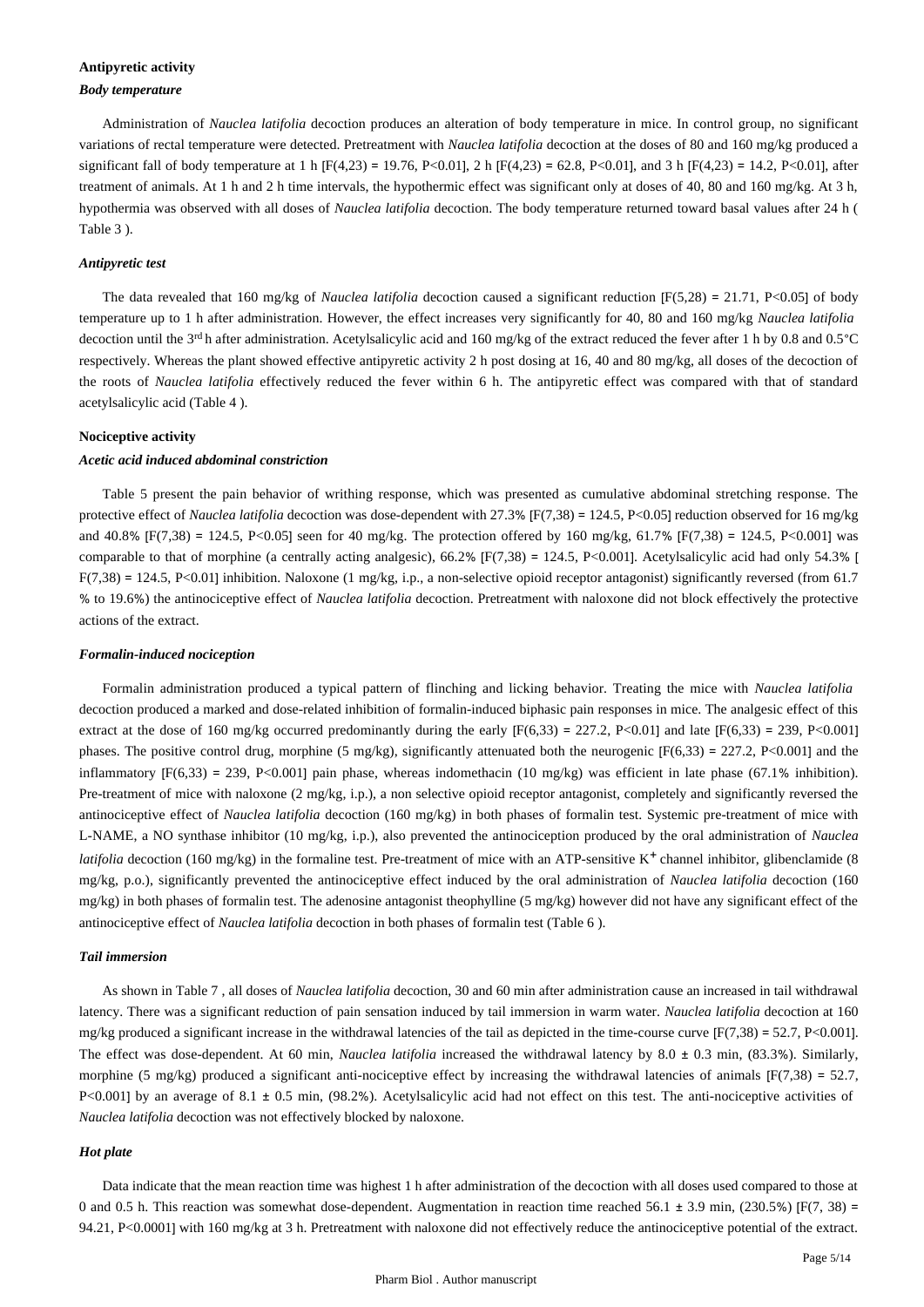Acetyl salicylic acid at 150 mg/kg did not offer any protection against heat-induced pain. Morphine sulphate at 5 mg/kg showed a maximal protective effect of 62.7 ± 1.9 min, (235.3%) [F(7,38) = 117.4, P<0.0001] after 4 h compared to 56.1 ± 3.9 min, (230.5%) [F(7,38) = 117.4, P<0.0001] for 160 mg/kg of the extract after 3 h (Table 8).

#### **Studies of motor coordination (rota-rod test)**

In the rota-rod test, *Nauclea latifolia* decoction (16–160 mg/kg) does not exhibit significant effect on mice motor coordination. Only, 320 mg/kg dose of *Nauclea latifolia* at 120 min after treatment, significantly reduced [F(7, 33) = 188,82; p<0.001] locomotors activity ( Figure 1 ).

#### **Antagonism to bicuculline-induced behavioral excitation**

Behavioral aspects like locomotion, rearing and grooming were increased by bicuculline. Mice treated with bicuculline presented hyperactivity when compared to controls. *Nauclea latifolia* decoction and diazepam decreased significantly the hyperactivity induced by bicuculline in the open field test (grooming  $[F(5,28) = 384.5 \text{ P} < 0.0001]$ , rearing  $[F(5,28) = 40.7, \text{ P} < 0.0001]$ , and immobility  $[F(5,128) =$ 93.4 P<0.0001]. The number of crossing was also increased for the same dose (except 16 mg/kg) but only 40, 80 and 160 mg/kg were statistically significant [F(5,28) = 103.57, P<0.05], [F(5,28) = 103.57, P<0.01] and [F(5,28) = 103.57, P<0.001], respectively (Table 9).

### **Discussion**

The hypothermia observed in the present studies after oral administration of *Nauclea latifolia* decoction suggests an implication of both central and peripheral mechanisms. This is not surprising since it is well known that certain psychoactive central nervous system depressant drugs reduce temperature both in normal and pyretic conditions. Studying the antipyretic properties of *Nauclea latifolia*  decoction by the yeast-induced hyperthermia test illustrated that the extract was active at sedative and anxiolytic doses (Ngo Bum et al., 2009 ). These doses (80 and 160 mg/kg) reduced the rectal temperature in hyperthermic mice, one hour after treatment, thus restoring the normal temperature (non-hyperthermic mice). It is currently accepted that prostaglandin E2 (PGE2) is the final fever mediator in brain, especially in preoptic areas of the anterior hypothalamus. It would therefore be interest to determine whether the extract inhibits the syntheses of PGE2 (Li et al., 2008 ).

Several behavioral nociceptive tests which differ with respect to stimulus quality, intensity and duration, were employed in evaluating the analgesic effect of *Nauclea latifolia* decoction in order to obtain holistic picture of the analgesic properties of the plant extract. The models were selected such that both central and peripheral effects were investigated. At the doses tested, the decoction of the roots of *Nauclea latifolia* was shown to have antinociceptive activity in all the nociceptive models thus indicating that the extract had both central and peripheral-mediated activity. *Nauclea latifolia* decoction produced an inhibition of acetic acid induced writhes. This effect was shown to be significant but not specific (Vogel & Vogel, 1997 ). Intraperitoneal injection of acetic acid produces pain through activation of chemosensitive nociceptor (Stai et al., 1995 ) or irritation of the visceral surface, which leads to the liberation of histamine, bradikynin, prostaglandins and serotonin (Garcia et al., 2000 ). It has been reported that the writhing assay is sensitive to Z-opioid and non-steroid anti-inflammatory drugs (NSAIDs) that act primarily by a central and peripheral mechanism, respectively. The NSAIDs can inhibit the number of writhes in this model by inhibiting cyclooxygenase in peripheral tissues, thus interfering with the mechanism of transduction in primary afferent nociceptors by blocking the effect and/or release of anti-inflammatory mediators (Panthong et al., 2007 ). It is therefore possible that the decoction may act via a mechanism similar to NSAIDs. In the present study, inhibition of acetic acid-induced writhing by the decoction indicates significant antinociceptive activity of *Nauclea latifolia* decoction (Table 4 ).

It is well known that the formaline test involves two phase: a neurogenic one with the release of substance P and an inflammatory one with the release of serotonin, histamine, bradikynin and prostaglandins (Garcia et al., 2000 ). The licking response induced by formaline, results from a combination of peripheral input and spinal cord sensitization (Tjiolsen et al., 1992 ). Taking this into account, the antinociceptive effect of the decoction could be dependent of either peripheral or central sites of action. Central acting drugs, such as opioids inhibit both phases of pain by equally inhibiting the effect produced by prostaglandins released at this level in response to inflammation (Hunskaar & Hole, 1987 ) and by endogenous opioids through their action on the central nervous system. The peripheral analgesics such as acetylsalicylic acid, only inhibit the second phase whereas the narcotic analgesics inhibit both phases. The fact that *Nauclea latifolia* decoction significantly inhibited both phases of the pain induced by the formalin suggests that it may act as narcotic analgesia.

In the present study, the possible mechanism of action of *Nauclea latifolia* roots decoction was investigated in the presence of naloxone, theophylline, L-NAME or glibenclamide. Glibenclamide, an ATP-sensitive  $K^+$  channel blocker blocked the analgesic activities of *Nauclea latifolia* decoction. It is well established that glibenclamide specially blocks ATP-sensitive K<sup>+</sup> channels, with no effect on Ca<sup>2+</sup> - or voltage-dependent K<sup>+</sup> channels (Amoroso et al., 1990 ; Edwards & Weston, 1993 ). Therefore, the present data suggest that the opening of ATP-sensitive K<sup>+</sup> channels plays a role in the analgesic action of *Nauclea latifolia* decoction. The antinociceptive effect of the decoction was also blocked by the nitric oxide synthase inhibitor L-NAME, suggesting that its antinociceptive action involves the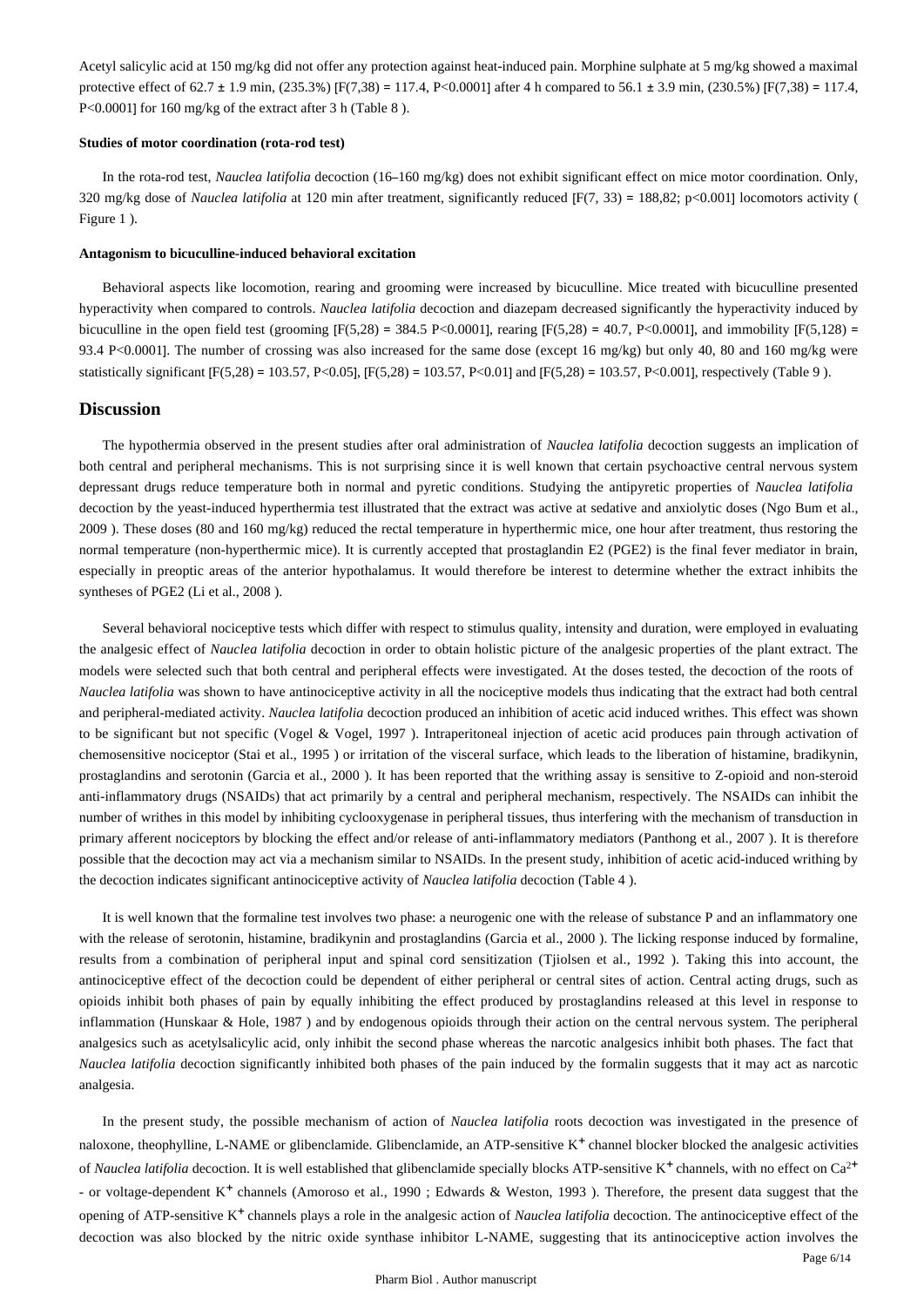activation of nitric oxide-cyclic GMP pathway at peripheral and/or central levels (Nozaki-Taguchi & Yamamoto, 1998 ). It has been clearly established that nitric oxide is a downstream signalling molecule released in response to central analgesic such as morphine (Cadet et al., 2004 ). Hence, the release of nitric oxide or its production is an important step of the antinociceptive action of *Nauclea latifolia*  decoction. Naloxone, a non-selective opioid antagonist, reversed the antinociceptive of the decoction in both phases of the formaline test. This finding clearly suggests that activation of opioid receptors and/or an increment of endogenous opioids, either centrally or peripherally, might be involved in the antinociceptive effect of *Nauclea latifolia* decoction (Bjorkman et al., 1990 ).

To corroborate that *Nauclea latifolia* decoction has analgesic activity, hot plate and tail immersion tests were conducted. In the tail immersion test, which consists of a thermal stimulus, an increase in the reaction time is generally considered to be an important parameter for evaluating central antinociceptive activity (Knoll, 1967 ). The analgesic activity of *Nauclea latifolia* decoction was observed at a dose of 160 mg/kg and the effect was similar to that of morphine. The tail-flick response is believed to be a spinal mediated reflex (Chapman et al., 1985 ). The antinociceptive activity of *Nauclea latifolia* decoction in the hot plate test, indicates a central action and likely involves supraspinal as well as spinal components (Yaksh & Rudy, 1976; Woolf et al., 1980). Our results show that the antinociceptive effects of the decoction did not vanish but are reduced only slightly after pre-treatment with naloxone. The lack of reduction of the analgesic effects after co-treatment of animals with naloxone suggests that *Nauclea latifolia* decoction acts on the peripheral opioid system and others central receptors involve in pain.

The decoction (16–160 mg/kg) did not attenuate motor coordination (rota-rod performance) suggesting that actions may not be achieved via neuromuscular blockade. Rather, the effects might involve neurons that control central depressant activities. These results suggest that inhibition of pain is not related to the reduction of spontaneous locomotor activity of animals. At the doses (320 mg/kg) which affected locomotion, the decoction also caused an impairment of rod performance, which is indicative of either CNS depressant or muscle relaxant effects (Amos et al., 2005 ).

The results also show that *Nauclea latifolia* decoction inhibits bicuculline-induced hyperactivity. This is shown by the marked reduction in locomotor activity, the duration of rearing and grooming in the bicuculline-induced behavioral excitation test. This model has been used in laboratory animals to evaluate the central depressant properties of the drugs. The model measures the level of excitability of the central nervous system (Goth, 1984 ). Agents that suppress this behavior where known to do so through central inhibition. The test is a measure of an exploratory behavior that reveals the sedative activity of the agent (File & Pellow, 1985). Bicuculline, a selective GABA $_A$ antagonist (Sperber et al., 1989) acts directly on the postsynaptic GABA receptor complex to induce hyperactivity behavior. The effect of *Nauclea latifolia* decoction against bicuculline suggests a possible interference with central GABAergic neurotransmission. GABAergic inhibitory interneurons are densely distributed in the superficial dorsal horn and at the basis of the longstanding gate control theory of pain, which postulates that loss of function of these inhibitory interneurons (disinhibition) would result in increased pain (Melzack & Wall, 1965 ).

Preliminary phytochemical screening of *Nauclea latifolia* roots decoction indicated the presence of alkaloids, flavoids, tannins, saponins and others phytochemical constituents (Table 1 ). Flavonoids are well known for their ability to inhibit pain perception ( Sawadogo et al., 2006 ). Flavonoids and its related compounds also exhibit inhibition of arachidonic acid peroxidation, which results in reduction of prostaglandin levels thus reducing the fever and pain (Baumann et al., 1980 ). Saponins have been implicated in opioid receptor mechanism (Huong et al., 1995 ) through antagonistic activity (Wagner et al., 1983 ) by binding on the sensory nerve terminals. It suggested that flavonoids and saponins were responsible for the antipyretic and antinociceptive effects of *Nauclea latifolia* roots decoction. But it is noted that active components of *Nauclea latifolia* remain to be isolate in the further studies.

The present studies, therefore supports the claims of traditional medicine that *Nauclea latifolia* roots decoction possesses antipyretic, analgesic and anticonvulsant remedy. Overall, these results demonstrate that the central and peripheral effects of *Nauclea latifolia* roots decoction might partially or wholly be due to the stimulation of peripheric opioid receptors through the action of the nitric oxide-cyclic  $GMP-ATP$ -sensitive  $K^+(NO/CGMP/ATP)$ -channel pathway and/or facilitation of the GABAergic transmission.

# **Footnotes:**

*Declaration of interest:* The authors report no conflicts of interest. The authors alone are responsible for the content and writing of the paper. This project was support by the Agence Universitaire de la Francophonie (AUF) grand awarded to Germain Sotoing Taiwe.

# **References:**

- Abbah J , Amos S , Ngazal I , Vongtau H , Adzu B , Chindo B , Farida T , Odutola AA , Wammbebe C , Gamaniel KS . 2009 ; Pharmacological evidence favouring the use of *Nauclea latifolia* in malaria ethnopharmacy: Effect against nociception, inflammation, and pyrexia in rats and mice . J Ethnopharmacol . 127 : 85 - 90
- Akpanabiantu MI , Umoh IB , Udosen EO , Udo AE , Edet EE . 2005 ; Rat serum electrolytes, lipid profile and cardiovascular activity of *Nauclea latifolia* leaf extract administration . Indian J Clin Biochem . 20 : 29 - 34
- Alexeeff GV , Broadwin R , Liaw J , Dawson SV . 2002 ; Characterization of the LOAEL-to NOAEL uncertainty factor for mild adverse effects from acute inhalation exposures . Regul Toxicol Pharmacol . 36 : 96 - 105
- Amoros S , Schimid AH , Fosset M , Lazdunski M . 1990 ; Glucose, sulfonulureas and neurotransmitter release: Role of ATP-sensitive channels activation . Science . 247 : 252 - 854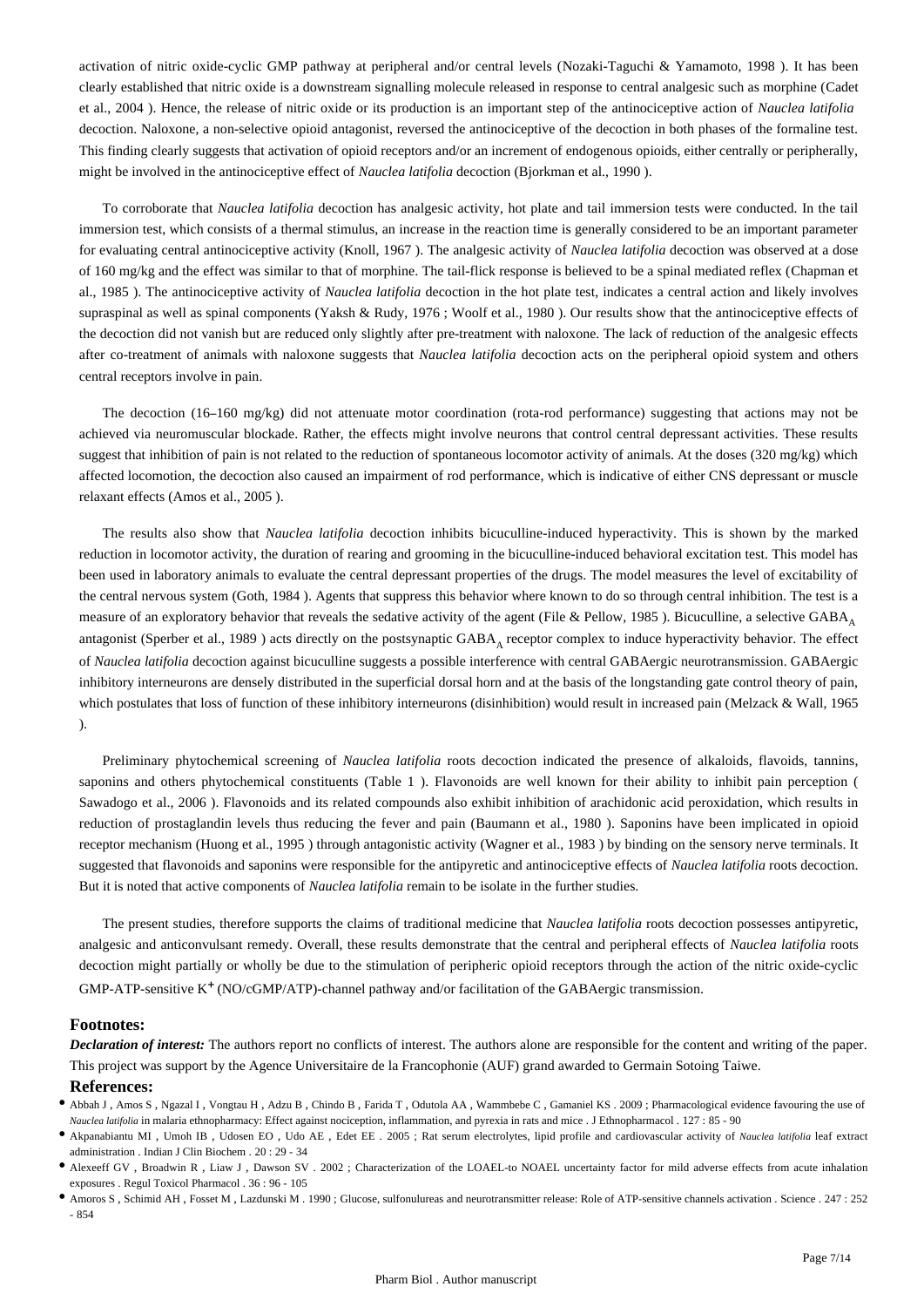- Amos S , Abbah J , Chindo B , Edmond I , Binda L , Adzu B , Buhari S , Odutola AA , Wambebe C , Gamaniel K . 2005 ; Neuropharmacological effects of the aqueous extract of *Nauclea latifolia* root bark in rats and mice . J Ethnopharmacol . 97 : 53 - 57
- Arbonnier M . 2000 ; Arbres, arbustes et lianes des zones sèches d'Afrique de l'Ouest . Mali, Ouagadougou Centre de Coopération Internationale en Recherche Agronomique pour le développement/Muséum national d'histoire naturelle/Union mondiale pour la nature (CIRAD/MNHN/UICN) ;
- Asongalem EA , Foyet HS , Ngogang J , Folefoc GN , Dimo T , Kamtchouing P . 2004 ; Analgesic and anti-inflammatory activities of *Erigeron floribundus* . J Ethnopharmacol . 91 : 301 - 308
- Baumann J , Von Brucchau SV , Wurm G . 1980 ; Flavonoids and related compunds as inhibition of arachidonic acid peroxidation . Prostaglandins . 20 : 627 639
- Bjorkman RJ , Hedner J , Hedner T , Henning M . 1990 ; Central, naloxone-reversible antinociceptive by diclofenac in rats . Naunyn-Schmiedeberg's Arch Pharmacol . 342 : 171 - 176
- Brune K , Alpermann H . 1983 ; Non-acidic inhibition of prostaglandin production, carrageenine oedema and yeast fever . Ag action . 13 : 360 363
- Cadet P , Mantione KJ , Bilfinger TV , Stefano GB . 2004 ; Differential expression of the human mu opiate receptor from different primary vascular endothelial cells . Med Sci Monit . 10 : 351 - 355
- Chapman CR , Casey KL , Dubner R , Foley KM , Gracely RH , Reading AE . 1985 ; Pain measurement: An over view . Pain . 22 : 1 31
- Edwards G , Weston AH . 1993 ; Induction of a glibenclamide-sensitive K-current by modification of a delayed rectified channel in rat portal vein in insulinoma cells . Br J Pharmacol 110 · 1280 - 1281
- File S , Pellow S . 1985 ; The effect of triazolobenzodiazepines in two animal tests of anxiety and on the hole-board . Br J Pharmacol . 86 : 729 735
- García MD , Fernandez MA , Alvarez A , Saenz MT . 2000 ; Anti-nociceptive and antiinflammatory effect of the aqueous extract from leaves of *Pimenta racemosa* var. *ozua*  (Mirtaceae) . J Ethnopharmacol . 91 : 69 - 73
- Goth A . 1984 ; Medical Pharmacologie . St Louis Toronto 11 Mosby ;
- Gidado A , Ameh DA , Atawodi SE . 2004 ; Effect of *Nauclea latifolia* leaves aqueous extracts on bloods glucose levels of normal and alloxan-induced diabetic rats . Afr J Biotech . 4 : 91 - 93
- Hunskaar S , Hole K . 1987 ; The formalin test in mice: Dissociation between inflammatory and non-inflammatory pain . Pain . 30 : 103 114
- Huong NTT , Matsumoko K , Yamasaki K , Duc NM , Nham NT , Watanabe H . 1995 ; Crude saponin extracted from Vietnamese ginseng and its major constituent majonoside-R<sub>2</sub> attenuated the psychological stress-/and foot shock stress-induced antinociception in mice . Pharmacol Biochem Behav . 52 : 427 - 432
- Knoll J . Editor: Siegler PE , Mover HJ . 1967 ; Screening and grouping of psychopharmacological agent . Animal and Clinical Pharmacologic Techniques in Drug Evaluation . Chicago Year Book Medical Publishers ; 305 - 321
- Lanhers MC , Fleurentin J , Dorfman P , Motrier F , Pelt JM . 1991 ; Analgesic, antipyretic and anti-inflammatory properties of *Euphorbia hirta* . Planta Med . 57 : 225 231
- Li S , Dou W , Tang Y , Goorha S , Ballou LR , Blatteis CM . 2008 ; Acetaminophen: antipyretic or hypothermic in mice? In either case, PGHS-1b (COX-3) is irrelevant . Prostaglandins Other Lipid Mediat . 85 : 89 - 99
- Melzack R , Wall PD . 1965 ; Pain mechanisms: A new theory . Science . 150 : 971 979
- Ngo Bum EN , Gwa C , Ntchapda F , Nyunai N , Sokeng S , Rakotonirina VS , Rakotonirina A . 2002 ; Effect of the decoction of rhizomes of *Cyperus articulatus* on bicuculline, *N* -methyl-D-aspartate and strychnine-induced behavioural excitation and convulsion in mice . J Cam Acad Sci . 2 : 91 - 95
- Ngo Bum EN , Taiwe GS , Moto FCO , Ngoupaye GT , Nkantchoua GCN , Pelanken MM , Rakotonirina SV , Rakotonirina A . 2009a ; Anticonvulsant, anxiolytic and sedative properties of the roots of *Nauclea latifolia* Smith in mice . Epilepsy Behav . 15 : 434 - 440
- Nozaki-Taguchi N , Yamamoto T . 1998 ; Involvement of nitric oxide in peripheral antinociceptive mediated by kappa-and delta-opioid receptor . Anesth Anal . 87 : 388 393
- Pal S , Sen T , Nag Chauduru AK . 1999 ; Neuropsychopharmacological profile of the methanolic fraction of *Bryophyllum pinnatum* leaf extract . J Pharm Pharmacol . 51 : 313 318
- Panthong A , Norkaew P , Kanjanaphoti D , Taesotikul T , Ananthachoke N , Reutrakul V . 2007 ; Anti-inflammatory, analgesic and antipyretic activities of the extract gamboche from *Garcinia hanburnyi* Hook f . J Ethnopharmacol . 111 : 335 - 340
- Pieretti S , Piaz VD , Matucci R , Giovannoni MP , Galli A . 1999 ; Antinociceptive activity of a 3(2H)-pyridazinone derivative in mice . Life Sci . 65 : 1381 1394
- Sawadogo WR , Meda A , Lamien CE , Kiendrebeogo M , Guissou IP , Nacoulma OG . 2006 ; Phenolic content and antioxidant activity of six acanthaceae from Birkina Faso .  $I$  Biol Sc  $6 \cdot 249 - 252$
- Shigemori H , Kagata T , Ishiyama H , Morah F , Ohsaki A , Kobayash J . 2002 ; Nucleamides A-E, new monotherpene indole alkaloids from *Nauclea latifolia* . Chem Pharm  $Bull = 51 \cdot 58 = 61$
- Sperber EF, Wurpel JN, Zhao DY, Moshe SL. 1989; Evidence for the involvement of nigral GABA<sub>A</sub> receptors in seizures of adult rats. Brain Res. 480: 378 382
- Stai HY , Chen YF , Wu TS . 1995 ; Anti-inflammatory and analgesic activities of extract from roots of *Angelica pubescens* . Planta Med . 61 : 1 8
- Tjolsen A , Berge OG , Hunskaar S , Rosland JH , Hole K . 1992 ; The formalin test: An evaluation of the method . Pain . 51 : 5 17
- Trease GE , Evans WC . 1983 ; Pharmacognosy . London Balliere Tindall Press ;
- Viswanatha SAHM , Thippeswam MDV , Mahendra KCB . 2006 ; Some neuropharmacological effects of methanolic root extract of *Cissus quadrangularis* in mice . Afr J Biomed Res . 9 : 64 - 75
- Vogel HG , Vogel WH . 1997 ; Analgesic, anti-inflammatory and antipyretic activity . Drug Discovery and Evaluation: Pharmacological Assays . Berlin Heidelderg Springer-Verlaag ; 360 - 418
- Wagner H, Ott S, Jurcic K, Morton J, Neszmelyi A. 1983; Chemistry, <sup>13</sup> C NMR study and pharmacology of two saponins from *Colubrina asiatica* . Planta Med . 48: 136 -141
- Woolf CJ , Mitchell D , Barrett GD . 1980 ; Antinociceptive effect of peripheral segmental electrical stimulation in the rat . Pain . 8 : 237 252
- Yaksh TL , Rudy TA . 1976 ; Analgesia mediated by a direct spinal action of narcotics . Science . 192 : 1357 1358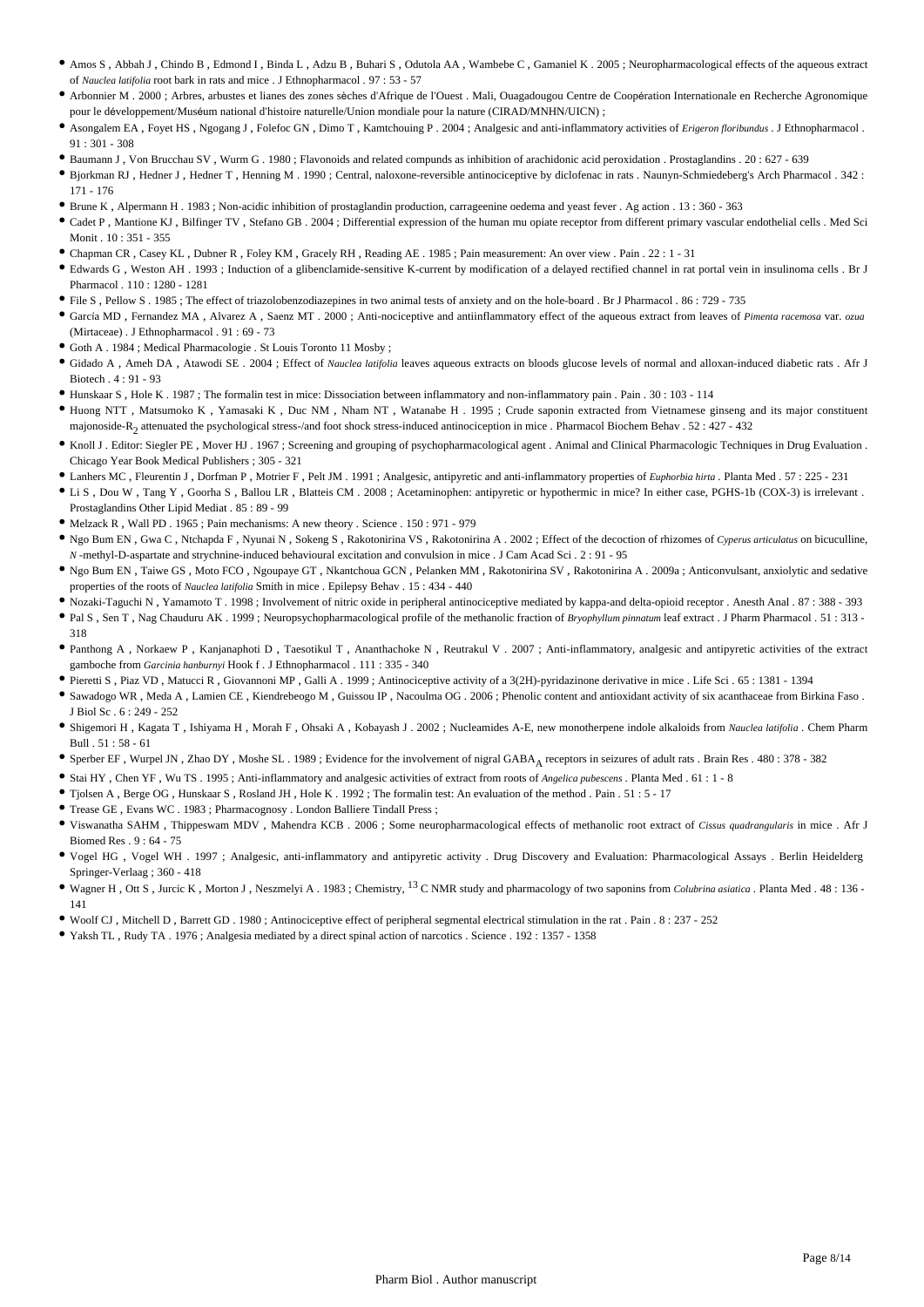# **Figure 1**

Effects of acute *Nauclea latifolia* decoction (16, 40, 80, 160 and 320 mg/kg) or diazepam (1 mg/kg) treatment on motor co-ordination of mice on the rota-rod, Acquisition process of the rota-rod performance as expressed by means  $\pm$  S.E.M. of performance time,  $a$  p< 0.05,  $b$  p< 0.01,  $c$ p< 0.001, significantly different compared to the control, data were analysis by two-way Anova, followed Tukey's (HSD) multicomparaison test, n = 6 animals per group.

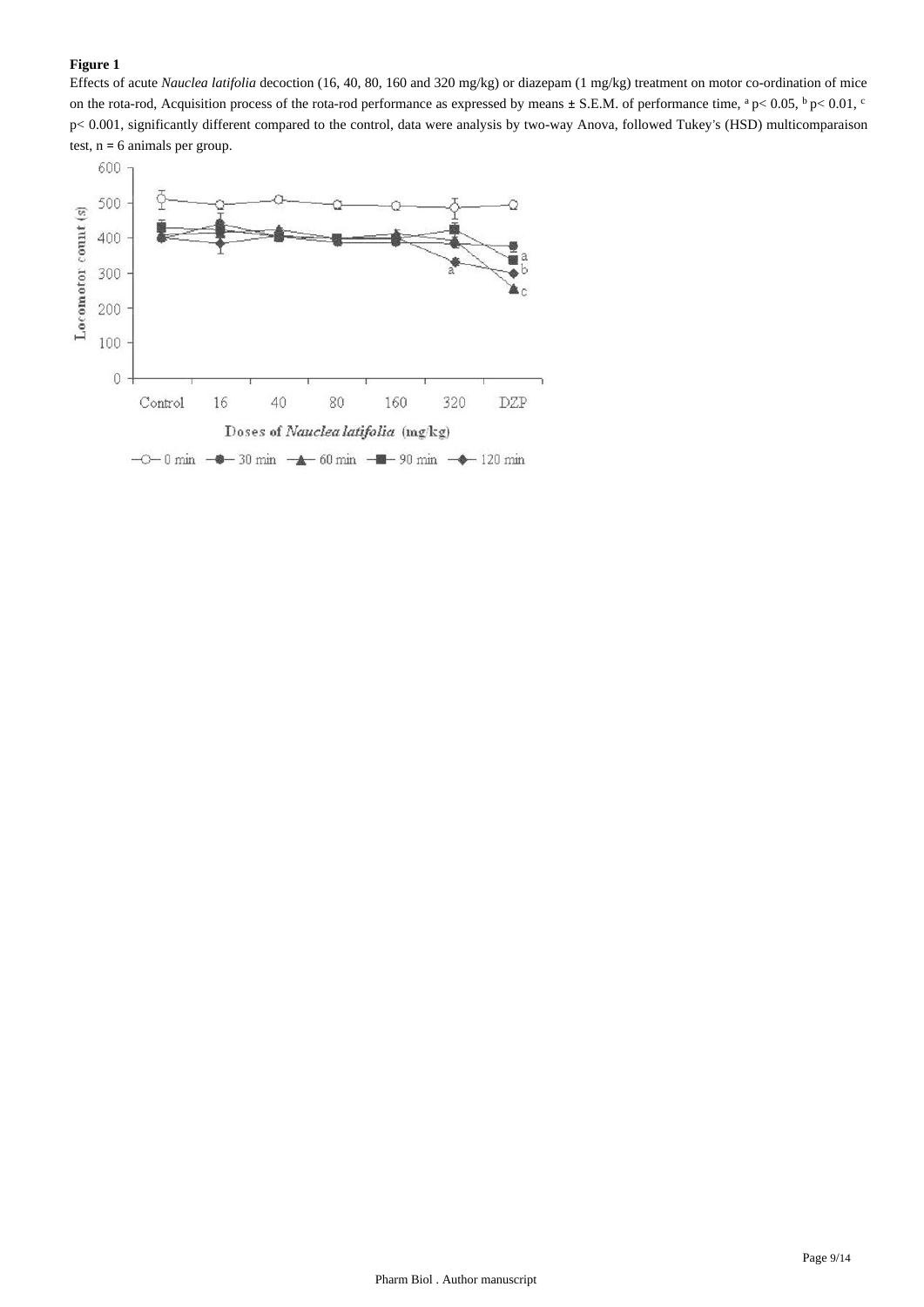Pytochemical constituents of the decoction of the roots of *Nauclea latifolia* .

| <b>Constituents/Test</b>        | <b>Inference</b>         |
|---------------------------------|--------------------------|
| Alkaloids                       | $+$                      |
| Flavonoids                      | $\overline{+}$           |
| Saponins                        | $+$                      |
| Tannins                         | $+$                      |
| Phenols                         | $\overline{+}$           |
| Anthraquinones                  | $\overline{+}$           |
| Cardiac glycosids               | $+$                      |
| Glycosides                      | $+$                      |
| <b>Bufadienolids</b>            | $\overline{\phantom{0}}$ |
| Lipids                          | $\overline{\phantom{a}}$ |
| $Key: + = Present; - = Absent.$ |                          |

#### **Table 2**

Acute toxicity of the decoction of the roots of *Nauclea latifolia* administered by intraperitoneal injection to mice.

| <b>Treatments</b> | Dose $(mg/kg)$           | <b>Sex</b> | D/T | Mortality latency (h)    | <b>Toxic symptoms</b>                            |
|-------------------|--------------------------|------------|-----|--------------------------|--------------------------------------------------|
| Control           | $\overline{\phantom{a}}$ | Male       | 0/5 |                          | None                                             |
|                   |                          | Femelle    | 0/5 | $\overline{\phantom{a}}$ | None                                             |
| N. latifolia      | 100                      | Male       | 0/5 |                          | None                                             |
|                   |                          | Femelle    | 0/5 |                          | None                                             |
| N. latifolia      | 250                      | Male       | 0/5 | $\overline{\phantom{a}}$ | None                                             |
|                   |                          | Femelle    | 0/5 |                          | None                                             |
| N. latifolia      | 500                      | Male       | 0/5 |                          | None                                             |
|                   |                          | Femelle    | 0/5 |                          | None                                             |
| N. latifolia      | 1000                     | Male       | 0/5 | $\overline{a}$           | None                                             |
|                   |                          | Femelle    | 0/5 | $\overline{\phantom{0}}$ | Hypoactivity, piloerection                       |
| N. latifolia      | 2000                     | Male       | 1/5 | >36, <48                 | Hypoactivity, piloerection, salivation, asthenia |
|                   |                          | Femelle    | 1/5 | >36, <48                 | Hypoactivity, piloerection, salivation, asthenia |
| N. latifolia      | 4000                     | Male       | 3/5 | >24, <36                 | Hypoactivity, piloerection, salivation, syncope  |
|                   |                          | Femelle    | 2/5 | >24, <36                 | Hypoactivity, piloerection, salivation, syncope  |
| N. latifolia      | 8000                     | Male       | 5/5 | >24, <36                 | Asthenia, anorexia, salivation, syncope          |
|                   |                          | Femelle    | 5/5 | >24, <36                 | Asthenia, anorexia, salivation, syncope          |

D/T = dead/treated mice; None = No toxic symptoms during the observation period; mortality latency = time to death (in days) after the intraperitoneal injection. The decoction of the roots of *Nauclea latifolia* was to group of mice. Mice in each group were carefully examined for any signs of toxic (behavioural changes and mortality) for 14 days. Control group received distilled water (10 ml/kg, i.p.).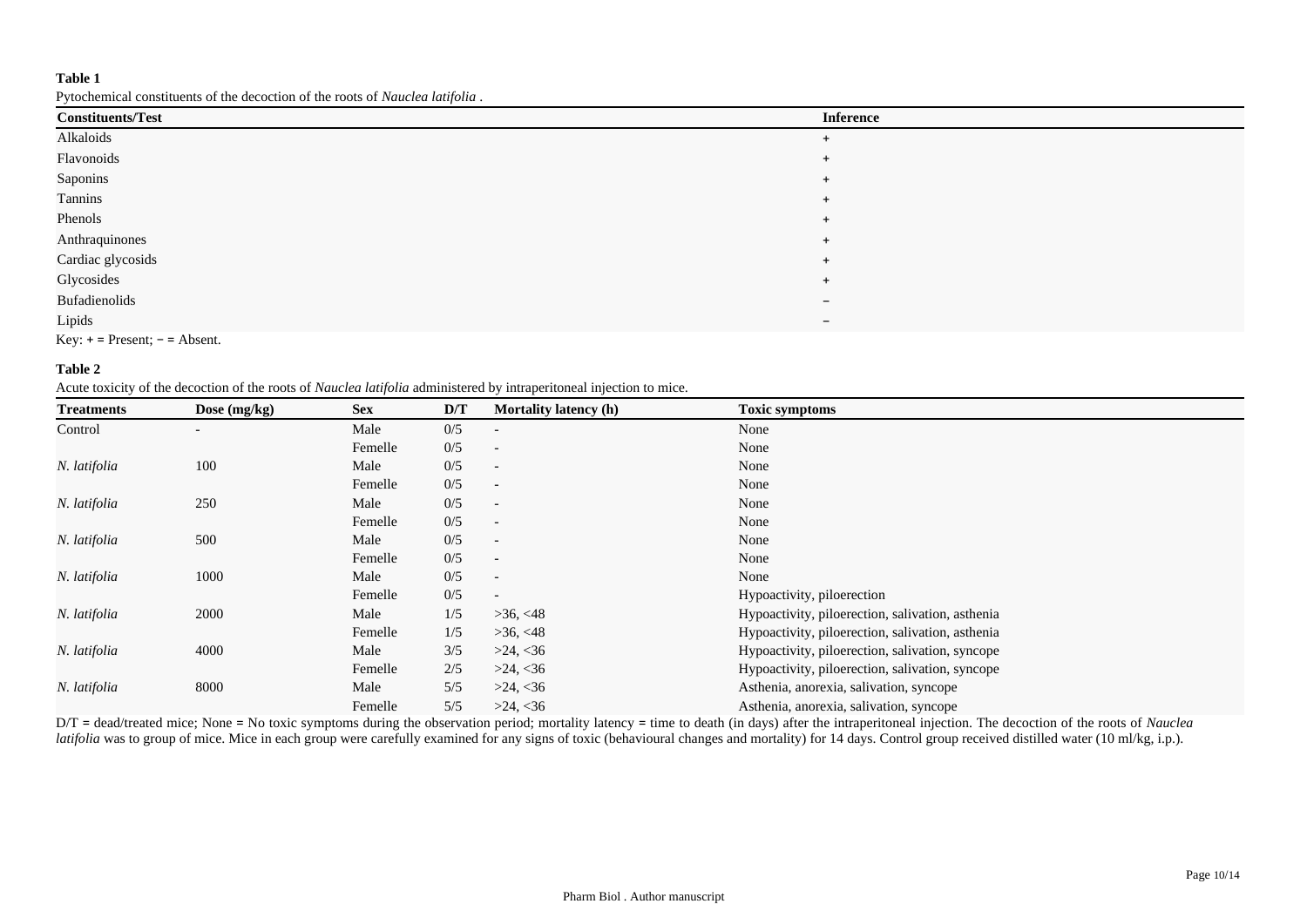| <b>Treatments</b> | Dose $(mg/kg)$ | Duration of study (h) |                |                |                         |                         |                    |                |  |  |
|-------------------|----------------|-----------------------|----------------|----------------|-------------------------|-------------------------|--------------------|----------------|--|--|
|                   |                | $t_0$ b               | $t_0 a$        | 0.5            |                         |                         |                    | 24             |  |  |
| Control           |                | $35.2 \pm 0.3$        | $35.4 \pm 0.1$ | $35.5 \pm 0.2$ | $35.3 \pm 0.3$          | $35.2 \pm 0.1$          | $35.0 \pm 0.5$     | $35.5 \pm 0.3$ |  |  |
| N. latifolia      | 16             | $35.1 \pm 0.2$        | $35.1 \pm 0.4$ | $35.3 \pm 0.2$ | $34.5 \pm 0.1$          | $34.4 \pm 0.1$          | $34.1 \pm 0.1$     | $35.3 \pm 0.1$ |  |  |
| N. latifolia      | 40             | $35.1 \pm 0.2$        | $35.4 \pm 0.3$ | $35.3 \pm 0.5$ | $34.4 \pm 0.2$          | $34.3 \pm 0.1$          | $34.2 \pm 0.1$     | $35.2 \pm 0.1$ |  |  |
| N. latifolia      | 80             | $35.1 \pm 0.3$        | $35.2 \pm 0.2$ | $35.2 \pm 0.2$ | $34.3 \pm 0.1$ **       | $***$<br>$34.2 \pm 0.1$ | $34.1 \pm 0.1$     | $35.1 \pm 0.3$ |  |  |
| N. latifolia      | 160            | $35.2 \pm 0.3$        | $35.1 \pm 0.3$ | $35.1 \pm 0.4$ | $***$<br>$34.3 \pm 0.1$ | **<br>$34.2 \pm 0.1$    | **<br>$34 \pm 0.1$ | $35.1 \pm 0.1$ |  |  |

Influence of the decoction of the roots of *Nauclea latifolia* on body temperature.

Results are expressed as mean  $\pm$  S.E.M.,  $t_0$  b = initial body temperature,  $t_0$  a = body temperature after the administration of the different treatment, the changes in temperature were expressed as the difference between the reference point and the value of rectal temperature after the injection of the extract or distilled water,  $n = 6$  each group,

\*\* P<0.05, significantly different compared to the control group, by two-way Anova followed Tukey's (HSD) multicomparaison test.

# **Table 4**

Influence of the decoction of the roots of *Nauclea latifolia* on Brewer's yeast-induced pyrexia.

| <b>Treatments</b> | Dose $(mg/kg)$           | <b>Duration of study (h)</b> |                |                |                             |                             |                              |                               |                               |                               |
|-------------------|--------------------------|------------------------------|----------------|----------------|-----------------------------|-----------------------------|------------------------------|-------------------------------|-------------------------------|-------------------------------|
|                   |                          | $t_0$ b                      | $t_0$ a        | 0.5            |                             |                             |                              |                               |                               | 6                             |
| Control           | $\overline{\phantom{0}}$ | $35.0 \pm 0.1$               | $37.3 \pm 0.1$ | $38.1 \pm 0.1$ | $38.2 \pm 0.1$              | $38.3 \pm 0.2$              | $38.4 \pm 0.1$               | $38.4 \pm 0.1$                | $38.6 \pm 0.1$                | $38.2 \pm 0.1$                |
| N. latifolia      | 16                       | $35.1 \pm 0.1$               | $37.2 \pm 0.1$ | $38.0 \pm 0.3$ | $38.0 \pm 0.3$              | $37.9 \pm 0.3$ <sup>*</sup> | $37.5 \pm 0.2$               | $37.2 \pm 0.2$                | $37.1 \pm 0.3$                | $36.8 \pm 0.5$ **             |
| N. latifolia      | 40                       | $35.0 \pm 0.2$               | $37.2 \pm 0.1$ | $38.1 \pm 0.1$ | $38.0 \pm 0.2$              | $37.4 \pm 0.2$ <sup>*</sup> | $37.0 \pm 0.1$               | $36.6 \pm 0.2$ <sup>**</sup>  | $36.1 \pm 0.1$ <sup>**</sup>  | $36.0 \pm 0.2$ <sup>**</sup>  |
| N. latifolia      | 80                       | $35.1 \pm 0.1$               | $37.1 \pm 0.1$ | $38.1 \pm 0.1$ | $37.8 \pm 0.1$              | $37.2 \pm 0.1$ <sup>*</sup> | $36.8 \pm 0.1$ <sup>**</sup> | $36.0 \pm 0.2$ <sup>***</sup> | $35.9 \pm 0.2$ <sup>***</sup> | $35.6 \pm 0.3$ ***            |
| N. latifolia      | 160                      | $35.0 \pm 0.1$               | $37.1 \pm 0.1$ | $38.0 \pm 0.1$ | $37.7 \pm 0.2$              | $37.2 \pm 0.1$              | $**$<br>$36.7 \pm 0.2$       | $35.3 \pm 0.1$ <sup>***</sup> | $35.4 \pm 0.3$ ***            | $35.2 \pm 0.3$ ***            |
| Aspirin           | 300                      | $35.1 \pm 0.1$               | $37.1 \pm 0.1$ | $37.9 \pm 0.1$ | $37.4 \pm 0.3$ <sup>*</sup> | $***$<br>$36.3 \pm 0.2$     | ***<br>$36.1 \pm 0.1$        | $35.6 \pm 0.1$ <sup>***</sup> | $35.4 \pm 0.1$ <sup>***</sup> | $34.9 \pm 0.3$ <sup>***</sup> |

Results are expressed as mean  $\pm$  S.E.M.,  $t_0$  b = initial body temperature prior to injection of Brewer's yeast,  $t_0$  a= body temperature 18 h after injection of brewer's yeast, n = 6 each group,  $*$  P<0.05,

 $*$  P<0.01,

\*\*\* P<0.001, significantly different compared to the control groups, data were analysis by two-way Anova, followed Tukey's (HSD) multicomparaison test.

 $*$  P<0.05,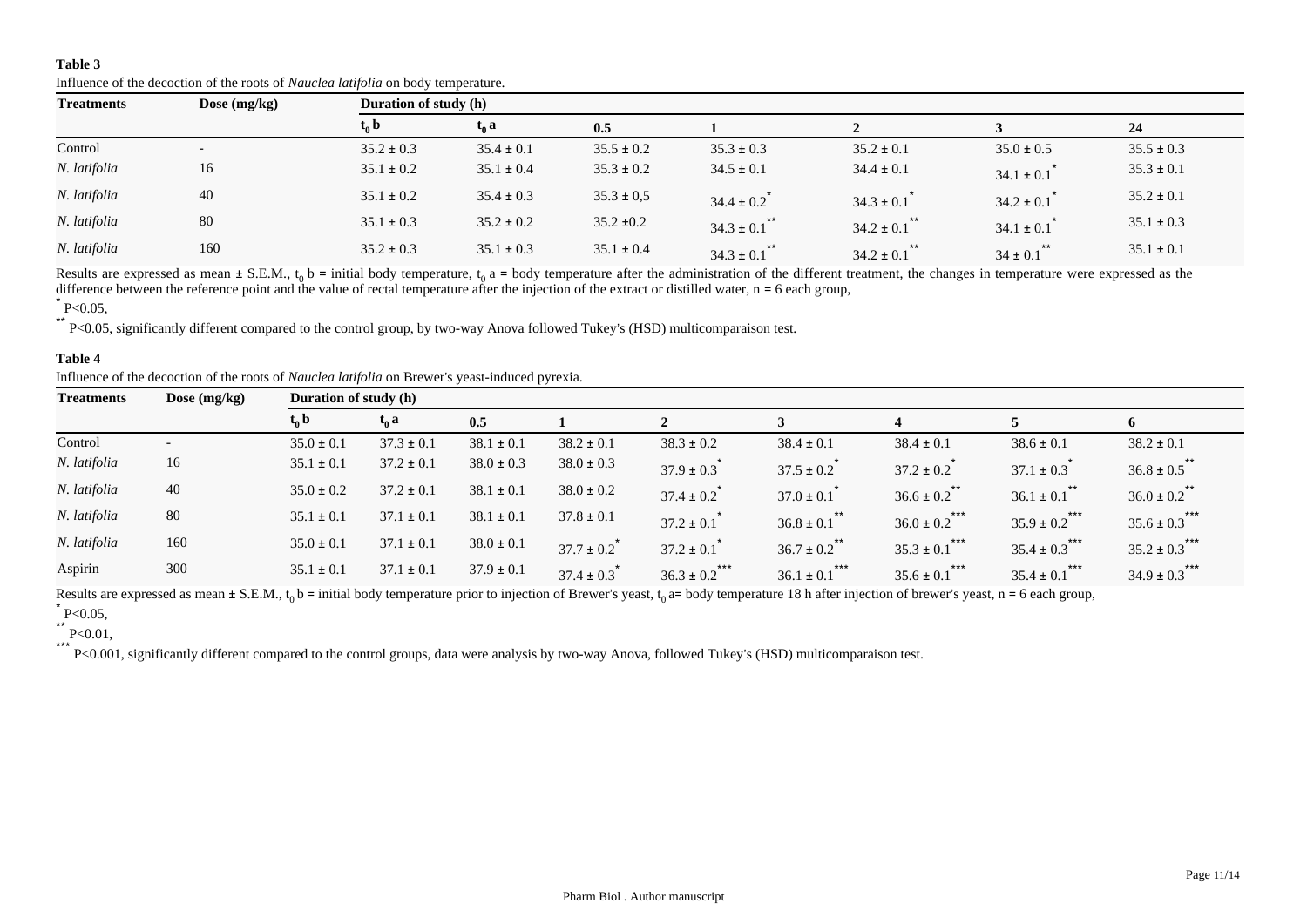Influence of the decoction of the roots of *Nauclea latifolia* on acetic acid-induced writhing.

| <b>Treatments</b>              | Dose (mg/kg) | <b>Number of contractions</b> | Inhibition $(\%)$        |
|--------------------------------|--------------|-------------------------------|--------------------------|
| Control                        |              | $78.0 \pm 4.3$                | $\overline{\phantom{a}}$ |
| N. latifolia                   | 16           | $56.7 \pm 1.3$                | $27.3$ <sup>*</sup>      |
| N. latifolia                   | 40           | $46.2 \pm 1.2$                | $40.8^*$                 |
| N. latifolia                   | 80           | $36.8 \pm 2.2$                | $52.8$ **                |
| N. latifolia                   | 160          | $29.8 \pm 4.1$                | $61.7$ ***               |
| Aspirin                        | 150          | $35.7 \pm 2.4$                | $54.3$ **                |
| Morphine                       | 5            | $26.3 \pm 1.3$                | $66.2$ ***               |
| <i>N. latifolia</i> + naloxone | $160 + 1$    | $62.7 \pm 4.1$                | $19.6^*$                 |

Results are expressed as mean  $\pm$  S.E.M., the statistical analysis was performed on absolute data, the extract at all doses used began manifesting its assuaging effect on the writing reflex 1 h following the administration,  $n = 6$ ,

 $*$  P<0.05,

 $*$  P<0.01, \*\*\*

P<0.001, significantly different compared to the control groups, data were analysis by two-way Anova, followed Tukey's (HSD) multicomparaison test.

# **Table 6**

Influence of the decoction of the roots of *Nauclea latifolia* on formalin-induced pain.

| <b>Treatments</b>                               | Dose (mg/kg) | Licking time (s)      |                        |                      |                          |  |
|-------------------------------------------------|--------------|-----------------------|------------------------|----------------------|--------------------------|--|
|                                                 |              | Early phase (0-5 min) | Late phase (15-30 min) | <b>Early phase</b>   | Late phase               |  |
| Control                                         |              | $73.3 \pm 1.8$        | $69.3 \pm 2.9$         |                      | $\overline{\phantom{a}}$ |  |
| N. latifolia                                    | 16           | $57.3 \pm 3.7$        | $55.2 \pm 1.9$         | 21.8                 | 20.4                     |  |
| N. latifolia                                    | 40           | $48.2 \pm 3.2$        | $45.7 \pm 1.3$         | $34.3$ <sup>*</sup>  | 34.1                     |  |
| N. latifolia                                    | 80           | $33.7 \pm 2.3$        | $33.3 \pm 2.5$         | $***$<br>54.1        | $51.9$ **                |  |
| N. latifolia                                    | 160          | $28.8 \pm 1.2$        | $24.8 \pm 2.1$         | $60.7$ <sup>**</sup> | $64.2$ ***               |  |
| Indomethacin                                    | 10           | $70.2 \pm 1.5$        | $22.8 \pm 2.2$         | 4.3                  | ***<br>67.1              |  |
| Morphine                                        | 5            | $35.8 \pm 2.2$        | $18.7 \pm 1.0$         | $64.8$ ***           | ***<br>73.1              |  |
| Theophylline + <i>N. latifolia</i> <sup>#</sup> | $5 + 160$    | $28.0 \pm 1.6$        | $25.2 \pm 1.5$         | ***<br>61.8          | $63.7***$                |  |
| Glibenclamide + N. latifolia <sup>#</sup>       | $8 + 160$    | $71.5 \pm 1.8$        | $68.5 \pm 1.6$         | 2.5                  | 1.20                     |  |
| Naloxone + <i>N. latifolia</i> <sup>#</sup>     | $2 + 160$    | $71.3 \pm 4.0$        | $68.2 \pm 2.5$         | 2.7                  | 1.7                      |  |
| L-NAME + N. latifolia <sup>#</sup>              | $10 + 160$   | $68,2 \pm 1.8$        | $68,5 \pm 1.8$         | 7.0                  | 1.2                      |  |

Results are expressed as mean ± S.E.M., the amount of time spent licking and biting the injected paw was indicative of pain and was recorded in 0–5 min (first phase) and 15–30 min (second phase), n = 6,

 $*$  P<0.05,

 $*$  P<0.01,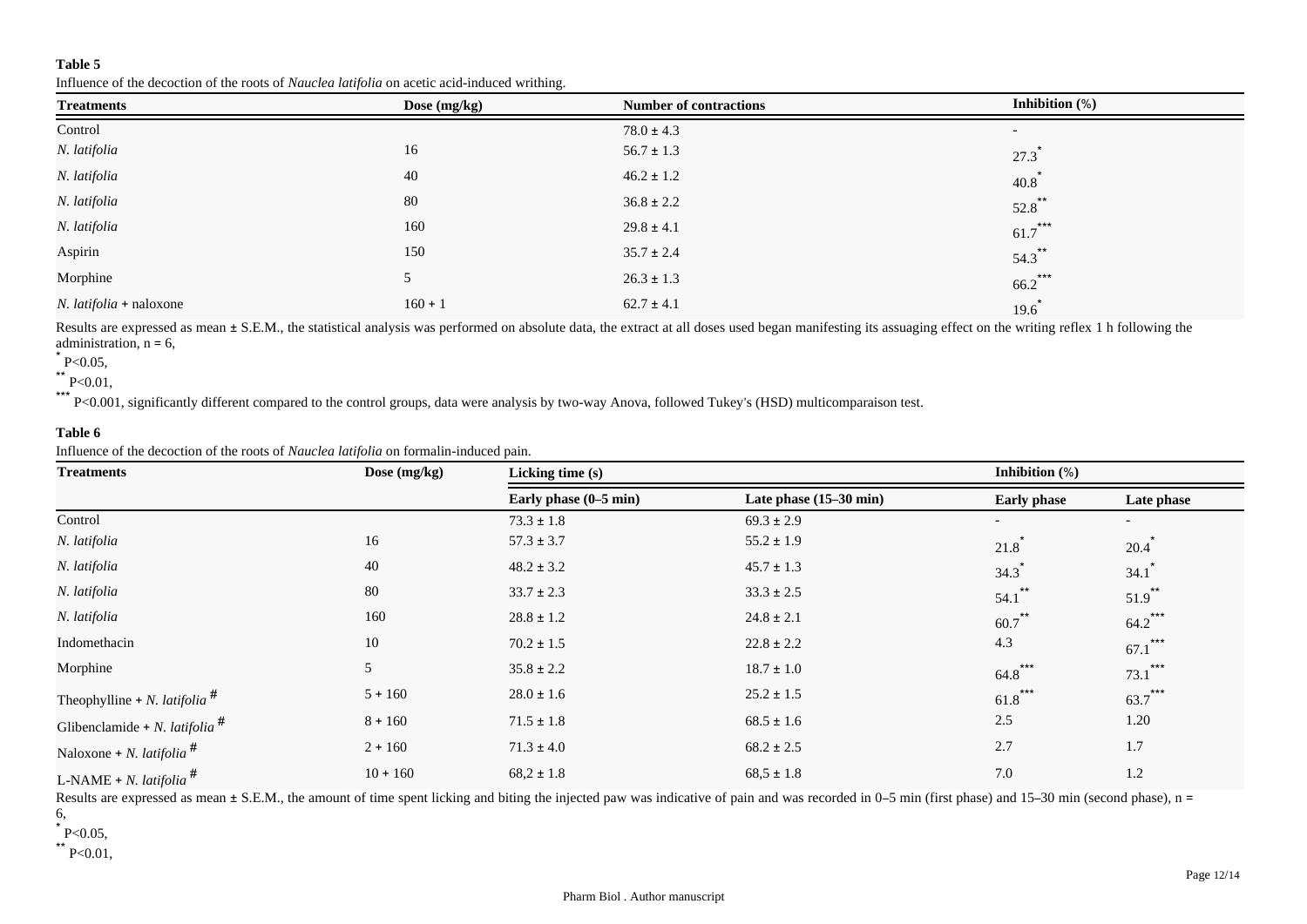\*\*\*  $k^*$  P<0.001, significantly different compared to the control group, data were analysis by two-way Anova, followed Tukey's (HSD) multicomparaison test. L-NAME: N<sub>tu</sub>-L-nitro-arginine methyl ester.

# control is *Nauclea latifolia* at the dose of 160 mg/kg.

# **Table 7**

Influence of the decoction of the roots of *Nauclea latifolia* on tail flick response in mice after immersion in 55°C water bath.

| <b>Treatments</b>              | Dose $(mg/kg)$           | Duration of study (min) |                               |                                  |                               |  |  |
|--------------------------------|--------------------------|-------------------------|-------------------------------|----------------------------------|-------------------------------|--|--|
|                                |                          |                         | 15                            | 30                               | 60                            |  |  |
| Control                        | $\overline{\phantom{0}}$ | $4.4 \pm 0.6$           | $4.1 \pm 0.6$ (-8.6)          | $4.3 \pm 0.5$ (-2.8)             | $4.1 \pm 0.1 (-7.1)$          |  |  |
| N. latifolia                   | 16                       | $4.4 \pm 0.6$           | $4.9 \pm 0.7$ (10.3)          | $5.1 \pm 0.8$ (14.9)             | $5.2 \pm 0.8$ (17.6)          |  |  |
| N. latifolia                   | 40                       | $4.6 \pm 0.4$           | $4.9 \pm 0.1$ (8.9)           | $6.2 \pm 0.7$ (36.5)             | $6.5 \pm 0.5 (43.3)$          |  |  |
| N. latifolia                   | 80                       | $4.3 \pm 0.6$           | $5.2 \pm 0.4 (20.0)^{2}$      | $6.9 \pm 0.7 (62.1)$ ***         | $7.8 \pm 0.5 (81.1)^{***}$    |  |  |
| N. latifolia                   | 160                      | $4.4 \pm 0.8$           | $***$<br>$6.3 \pm 0.5(44.6)$  | ***<br>$7.7 \pm 0.5 (75.4)^*$    | $***$<br>$8.0 \pm 0.3$ (83.3) |  |  |
| Aspirin                        | 150                      | $5.9 \pm 0.3$           | $6.1 \pm 0.3$ (2.3)           | $6.1 \pm 0.6$ (2.5)              | $6.0 \pm 0.3$ (1.8)           |  |  |
| Morphine                       |                          | $4.1 \pm 0.6$           | $6.2 \pm 0.4 (51.8)$ ***      | ***<br>$8.3 \pm 0.5 (103.4)^{4}$ | $8.1 \pm 0.5 (98.2)^{***}$    |  |  |
| <i>N. latifolia</i> + Naloxone | $160 + 1$                | $4.4 \pm 0.3$           | $***$<br>$5.7 \pm 0.4 (30.6)$ | $6.4 \pm 0.3(47.3)$              | $6.8 \pm 0.3(55.9)$           |  |  |

Results are expressed as mean  $\pm$  S.E.M. and units are in seconds, percentage of protection against thermally induced pain by warm water are in parenthses,  $n = 6$ ,

\*\*\* P<0.001, significantly different compared to the control group, data were analysis by two-way Anova, followed Tukey's (HSD) multicomparaison test.

# **Table 8**

Influence of the decoction of the roots of *Nauclea latifolia* on hotplate-induced pain in mice.

| <b>Treatments</b>                        | Dose $(mg/kg)$ |              | Duration of study (h)                                     |                                     |                                     |                                       |                                    |                                                                        |                                    |
|------------------------------------------|----------------|--------------|-----------------------------------------------------------|-------------------------------------|-------------------------------------|---------------------------------------|------------------------------------|------------------------------------------------------------------------|------------------------------------|
|                                          |                |              | 0.5                                                       |                                     |                                     |                                       |                                    |                                                                        |                                    |
| Control                                  |                |              | $19.5 \pm 0.9$ $19.3 \pm 0.9$ (-1.0) $19.1 \pm 0.6$ (0.2) |                                     | $19.4 \pm 0.9$ (0.2)                | $19.3 \pm 0.6 (-0.9)$                 | $20.1 \pm 0.8$ (3.1)               | $211 \pm 0.9(7.9)$                                                     | $20.1 \pm 1.0$ (3.3)               |
| N. latifolia                             | 16             |              | $17.1 \pm 1.2$ $17.3 \pm 1.1$ (2.0)                       | $20.3 \pm 1.4 (30.4)^{*}$           | $22.2 \pm 0.7 (30.4)^{10}$          | $25.3 \pm 1.3 (48.6)$                 | $21.4 \pm 1.6 (25.6)^{**}$         | $20.7 \pm 1.2$ 19.6 $\pm$ 1.0 (21.8) <sup>**</sup> (15.3) <sup>*</sup> |                                    |
| N. latifolia                             | 40             |              | $18.2 \pm 0.8$ $18.8 \pm 1.1$ (3.3)                       | $22.2 \pm 1.3$ (31.0) <sup>**</sup> | $23.9 \pm 1.2$ (31.0) <sup>**</sup> | $26.8 \pm 0.9(46.9)^{**}$             | $22.3 \pm 1.4 (22.4)^{**}$         | $20.8 \pm 0.9(14.2)^{**}$                                              | $20.1 \pm 0.8$ (10.5) <sup>2</sup> |
| N. latifolia                             | 80             | $17.1 \pm 1$ | $17.8 \pm 0.9$ (4.0)                                      | $22.9 \pm 1.6(75.6)$ ***            | $29.7 \pm 1.5(73.6)$ ***            | $35.4 \pm 4.5(106.7)$                 | $31.6 \pm 3.5(84.8)$               | $30.1 \pm 2.5 (75.7)^{***}$                                            | $28.3 \pm 1.2 (65.6)$              |
| N. latifolia                             | 160            |              | $16.9 \pm 1.9$ 17.8 $\pm$ 1.6 (5.0)                       | $26.2 \pm 1.3(172.4)^{***}$         | $46.1 \pm 3.5 (172.4)^{***}$        | 56.1± 3.9 $(230.5)$ <sup>***</sup>    | 47.2 ± 1,7 $(178.8)^{***}$         | $46.7 \pm 2.5(175.4)^{**}$                                             | $45.4 \pm 4.3 (167.8)^{***}$       |
| Aspirin                                  | 150            |              | $18.9 \pm 1.3$ $18.9 \pm 0.9$ (-0.3)                      | $19.3 \pm 0.8$ (2.8)                | $19.5 \pm 2.5$ (2.9)                | $19.2 \pm 1(1.5)$                     | $19.5 \pm 1,1(3.2)$                | $19.2 \pm 0.6$ (1.6)                                                   | $19.1 \pm 1.2$ (0.5)               |
| Morphine                                 |                |              | $18.7 \pm 1.6$ 19.6 $\pm$ 1.5 (4.7)                       | $31.6 \pm 2.8(190.0)^{***}$         | $54.2 \pm 5.9 (189.9)^{20}$         | $60.1 \pm 2.2 (220.9)$ <sup>***</sup> | $62.7 \pm 1.9 (235.3)$             | $60.6 \pm 2.3(223.8)$                                                  | $57.9 \pm 2.9 (208.3)$             |
| <i>N. latifolia</i> + Naloxone $160 + 1$ |                |              | $19.7 \pm 1.2$ 20.6 $\pm$ 1.2 (4.7)                       | $24.2 \pm 0.7(44.1)^{**}$           | $28.3 \pm 1.3(44.1)^{**}$           | $30.5 \pm 1.3 (55.3)$                 | $26.5 \pm 1,5(34.6)$ <sup>**</sup> | $27.5 \pm 1.0$ (39.8)                                                  | $28.3 \pm 1.8$ (44.1)              |

Results are expressed as mean  $\pm$  S.E.M. and units are in seconds, percentage of protection against thermally induced pain by hotplate are in parenthses, n=6,

 $*$  P<0.05,

 $*$  P<0.01,

\*\*\* P<0.001, significantly different compared to the control group, data were analysis by two-way Anova, followed Tukey's (HSD) multicomparaison test.

 $*$  P<0.05,

 $*$  P<0.01,